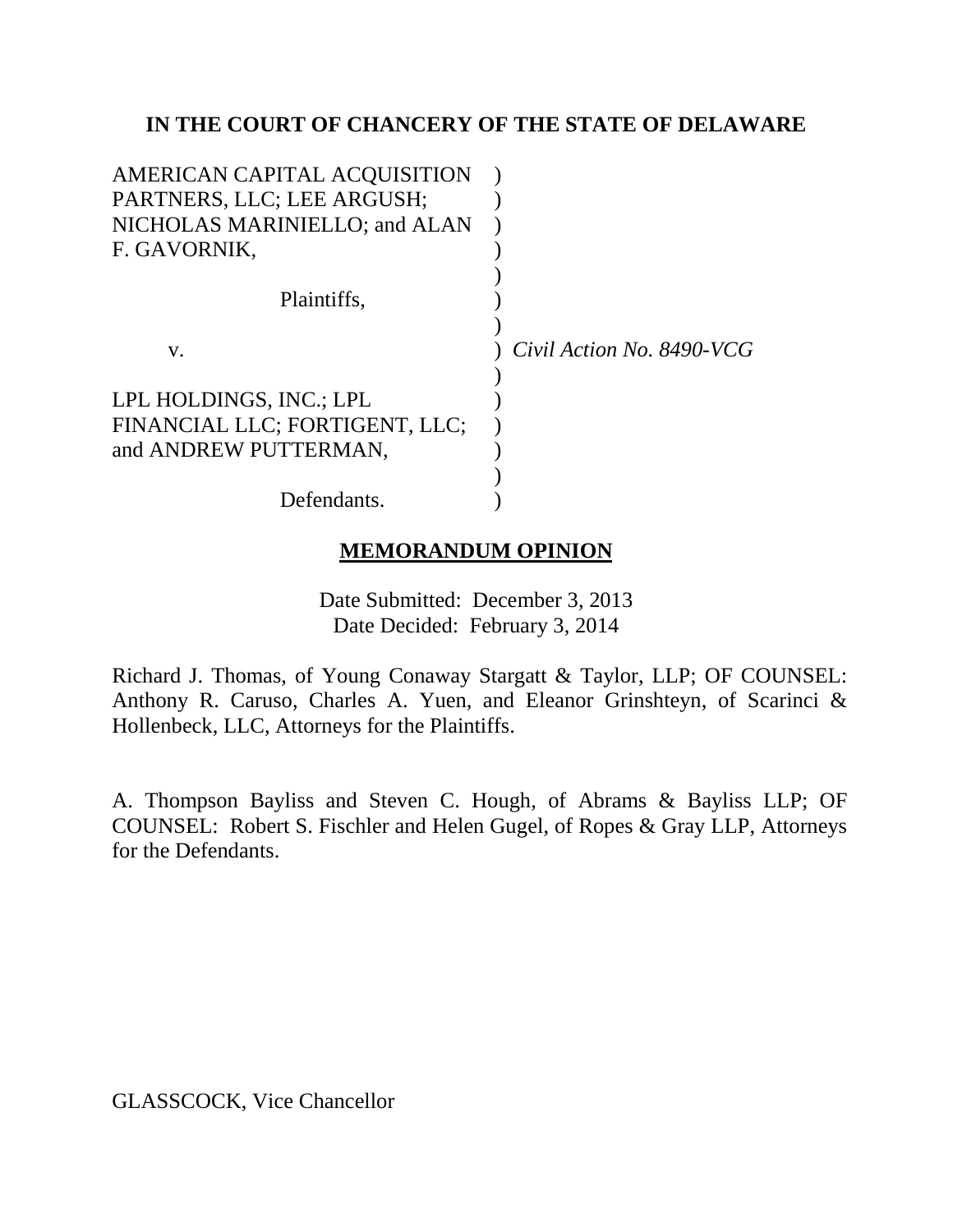The Plaintiffs here are the former owner of an acquired company and that company's former directors and officers; they argue that the Defendant acquirer has denied them some of the contractual benefits to which they are entitled under the stock purchase agreement governing the sale of the acquired entity. In addition to the sale price already received, the Plaintiffs would be due certain contingent payments if the acquired entity had met performance guidelines that, in fact, it failed to meet. The Plaintiffs' various theories fall into two groups: claims based on alleged misrepresentations that the acquirer had, or would obtain, the technological ability to allow the acquired entity to prosper, which in fact the acquirer did not have and failed to pursue; and claims that clients, personnel and opportunities were diverted from the acquired entity to another subsidiary of the acquirer, denying the acquired entity any opportunity to meet its performance guidelines, and thus rendering the potential for contingent payments illusory. For the reasons that follow, I find generally that claims in the first group cannot withstand the Defendant's Motion to Dismiss, but that those in the latter group survive.

### **I. FACTS**

### *A. The Stock Purchase Agreement*

 American Capital Acquisition Partners, LLC ("American Capital"), the corporate Plaintiff in this action, is a New Jersey LLC and former parent of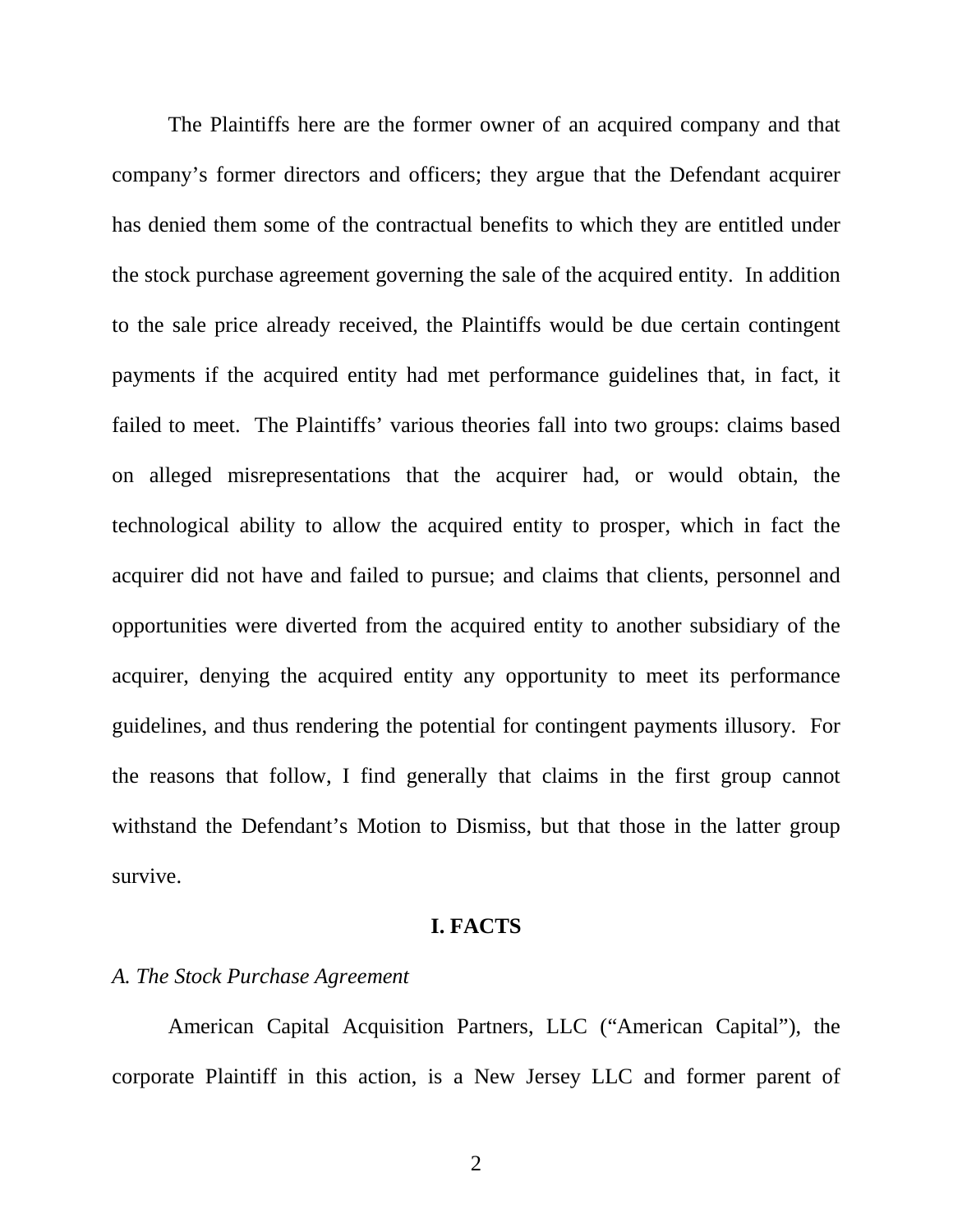Concord Capital Partners, Inc. ("Concord"), "an industry leader in providing technology and open architecture investment management solutions for trust departments of financial institutions." LPL Holdings, Inc. ("LPL") is a Massachusetts corporation that provides "an integrated platform of proprietary technology, brokerage and investment advisory services to over 12,000 independent financial advisors and financial advisors at financial institutions;"<sup>2</sup> LPL Financial LLC ("LPL Financial") is a wholly-owned subsidiary of LPL. On April 20, 2011, the corporate Plaintiff and LPL entered into a Stock Purchase Agreement ("SPA") whereby LPL acquired 100% of the outstanding equity interests in Concord, which became Concord-LPL. The individual Plaintiffs also entered into supplemental employment agreements with LPL Financial. $3$  At that time, LPL issued a press release explaining the strategy behind the acquisition:

As a result of [the Concord] acquisition, LPL Financial will have the ability to support both the brokerage and trust business lines of current and prospective financial institution partners. The unique combination of offerings will create an integrated wealth management solution for financial institutions that the company believes will redefine the market. $4$ 

The press release went on to note that LPL Financial was "excited about the potential for this transaction, which will significantly expand the services and

<sup>&</sup>lt;sup>1</sup> Am. Compl. ¶ 17. The facts recited herein are taken from the Amended Complaint unless otherwise noted.

 $^{2}$  *Id.* at  $\P$  14 (citations omitted).

 $^{3}$  *Id.* at  $\overline{$  10.

 $^{4}$  *Id.* at  $\overline{$  19.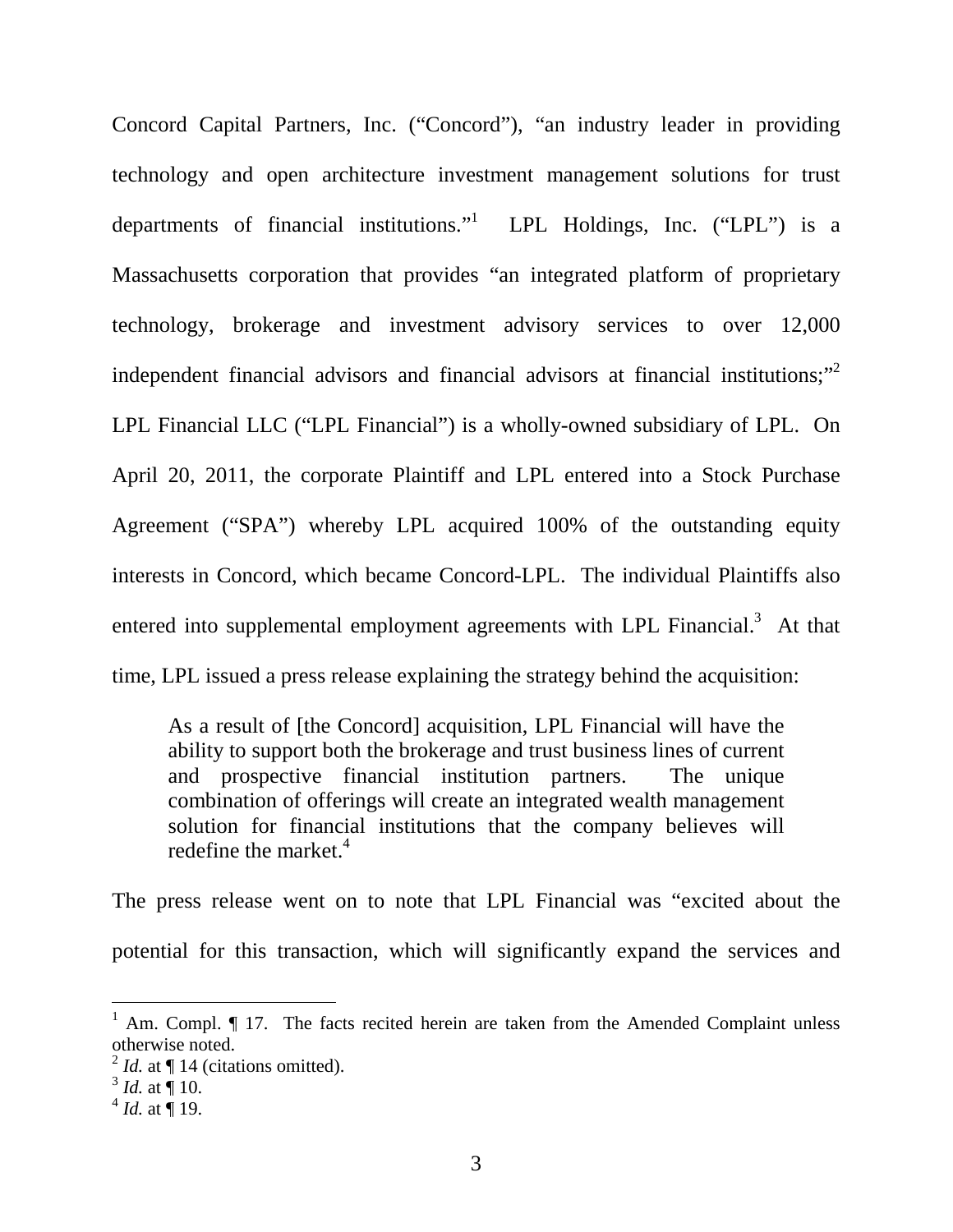support we can offer the trust departments of our existing financial institution customers and create multiple new expansion opportunities for us in the space."<sup>5</sup>

The transaction closed on June 22,  $2011<sup>6</sup>$ 

 In addition to a specified purchase price, the SPA includes a contingent purchase price provision. That provision is contained in Section 2.06(a) of the SPA, which states:

 In addition to the Closing Purchase Price payable at Closing, and subject to the terms and conditions set forth in this Section 2.06, [the Plaintiffs] shall be entitled to an additional purchase price payment from [LPL] in an aggregate amount, if any (such aggregate purchase price payment is referred to herein as the "Contingent Purchase Price Payment") of (i) for every \$250,000 in 2013 Gross Margin in excess of \$5,500,000 but less than or equal to \$7,250,000, \$215,000 up to a maximum payment of \$1,500,000 and (ii) for every \$250,000 in 2013 Gross Margin in excess of \$7,250,000, \$675,000 up to a maximum payment of \$13,500,000; provided, however, the maximum Contingent Purchase Price Payment shall not exceed \$15,000,000.

In addition, Plaintiffs Argush, Marniello, and Gavornik—who were directors and senior executives of Concord—executed new employment agreements with Concord-LPL. Those agreements, dated April 14, 2011, stated that the Plaintiffs' offers for employment were contingent on the transaction closing, and were signed by the individual Plaintiffs on June 21, 2011, the day before the transaction closed.<sup>7</sup> The employment agreements provide that the Plaintiffs will

 $\frac{5}{1}$ *Id.* at  $\sqrt{20}$ .

 $^{6}$  *Id.* at  $\overline{)}$  13.

 $^7$  Defs.' Op. Br. Ex. B-D.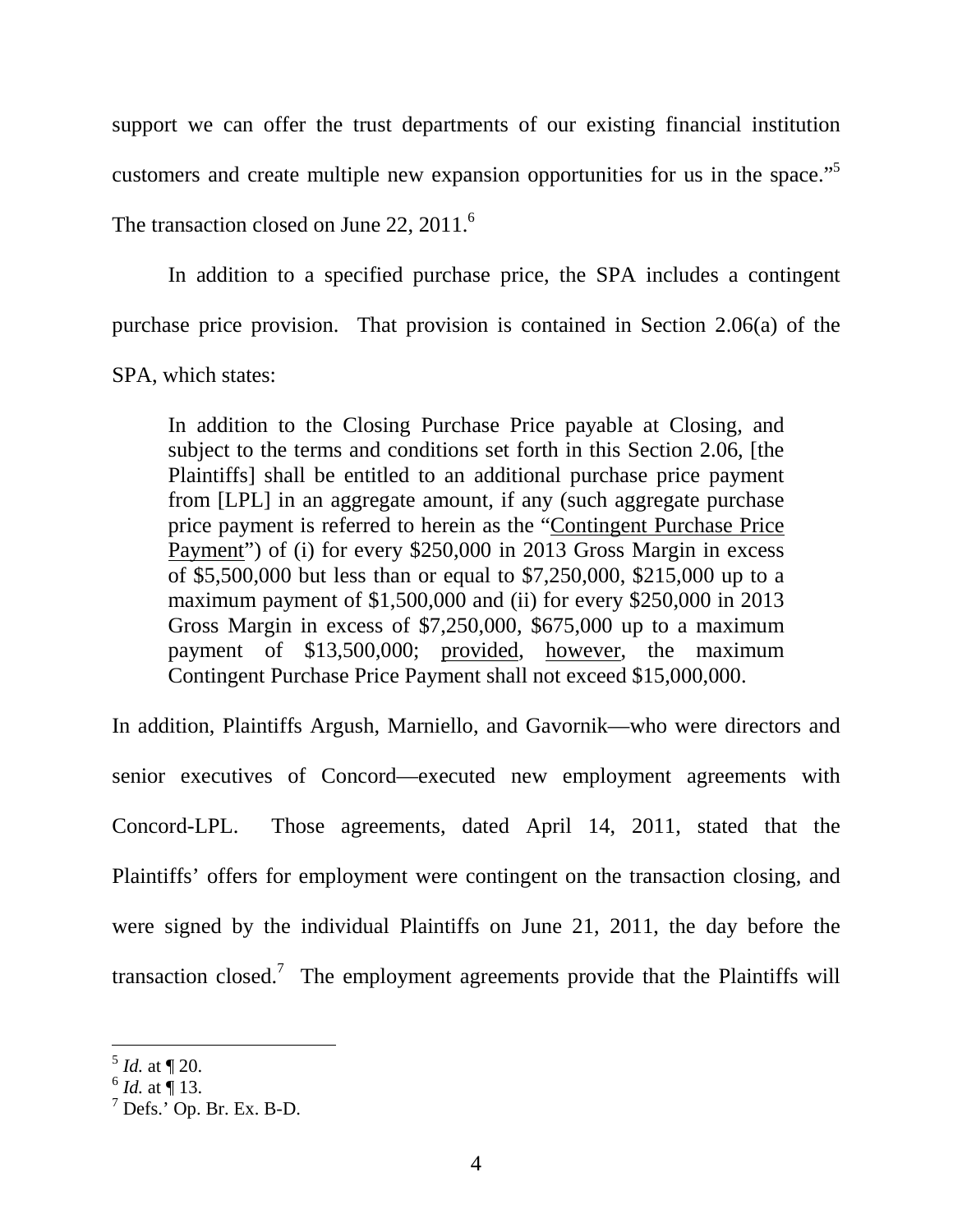receive additional compensation based on Concord-LPL's reaching revenue targets of \$975,000 in 2011, \$3,750,000 in 2012, and \$7,700,000 in 2013.<sup>8</sup>

### *B. Pre-Agreement Representations*

 At the heart of this dispute is the Plaintiffs' expectation that LPL's acquisition of Concord would enable Concord to develop a "custody services business" for its trust accounts. The Plaintiffs describe that business as "providing technology and open architecture investment management solutions for trust departments of financial institutions."<sup>9</sup> Those "management solutions" include "intake, recording, and processing of account assets and related transactions," as well as "settling trades, investing cash balances, collecting income, processing corporate actions, pricing securities positions and providing recordkeeping and reporting services" for trust clients.<sup>10</sup>

The Plaintiffs aver that they participated in several meetings with executives at LPL and LPL Financial, the purpose of which was to "formulate[] a plan to maximize synergy via the combination of LPL Financial and Concord," whereby "after the closing LPL Financial would provide custodial services for Concord-LPL based trust accounts. On the one hand, LPL Financial would obtain directly enhanced revenue for performing custody services for the additional Concord-

<sup>8</sup> Am. Compl. ¶¶ 37-38.

 $^{9}$  *Id.* at  $\P$  17.

 $10$  Pls.' Opp'n Br. at 2.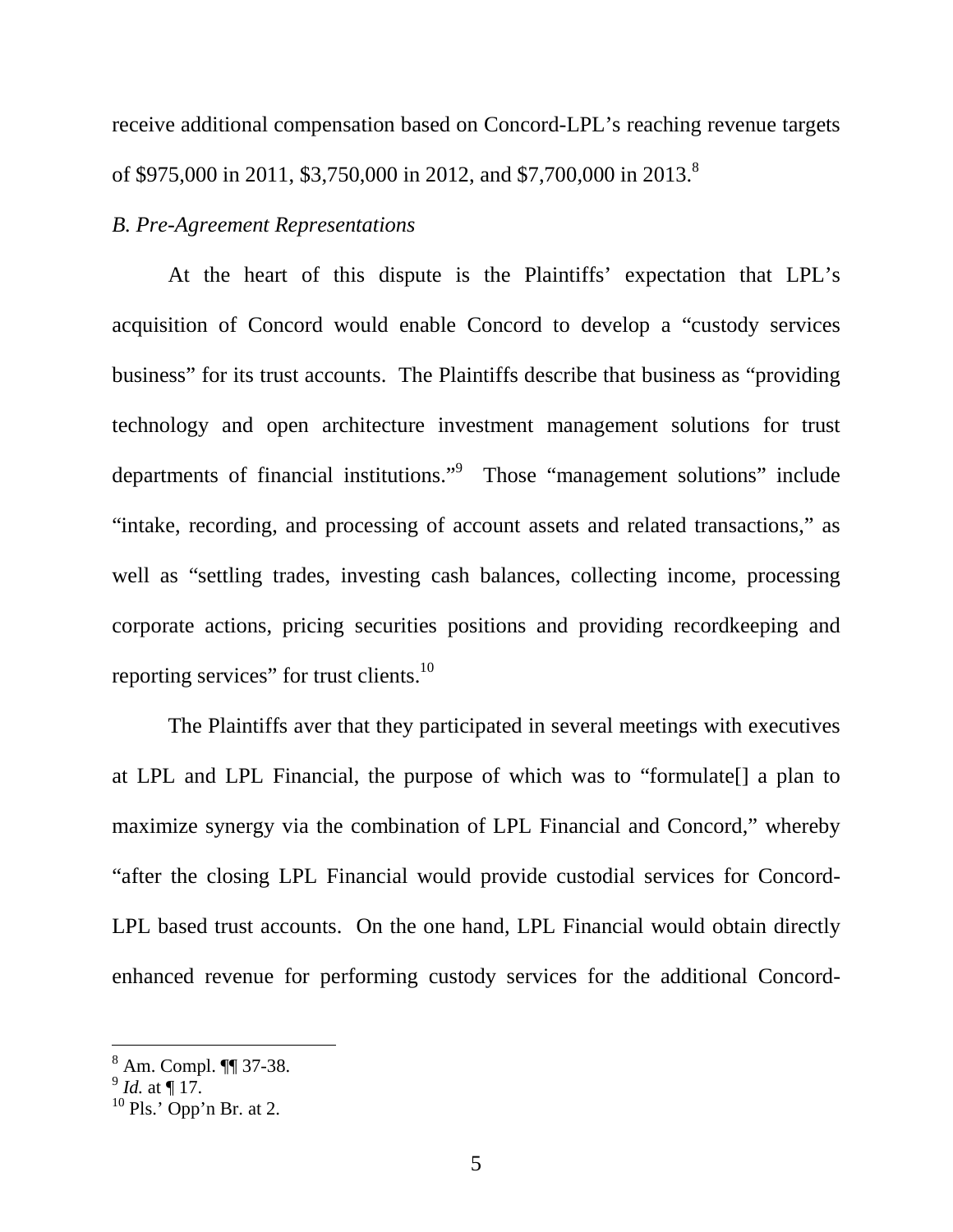LPL-based trust accounts. On the other hand, Concord-LPL would perform its work and generate enhanced revenue from having access to the Concord-LPL trust assets as custodied by LPL Financial."<sup>11</sup> Thus, the Plaintiffs contend that the parties anticipated that LPL Financial and Concord-LPL would work together to create synergies and to generate custody-based revenue in anticipated amounts of \$1 million in 2011, \$4.3 million in 2012, \$9.3 million in 2013, \$14.8 million in 2014, and \$20.4 million in  $2015<sup>12</sup>$  According to the Plaintiffs, because an acquisition by a company that performed custody services would generate significant synergies, the Plaintiffs "rejected a competing bid from a bidder which did not perform custody services, even though the rejected bid set forth an option for a greater initial cash payment and a potentially greater overall sale price."<sup>13</sup>

The Amended Complaint avers that prior to closing, Plaintiffs Argush, Mariniello and Gavornik met with various LPL and LPL Financial executives, including Arnold, LPL's CFO; Feeney, Managing Director of LPL's technology group; and Hardin, LPL Financial's Executive Vice President.<sup>14</sup>

 $11$  Am. Compl.  $\P\P$  52, 54.

 $12$  *Id.* at  $\P$  58.

 $^{13}$  *Id.* at  $\frac{1}{9}$  59.

<sup>&</sup>lt;sup>14</sup> *Id.* at  $\P$  41-44. The Plaintiffs also allege that they attended meetings with Dan Schuck, LPL Financial's Executive Vice President for its Business Technology Services division; Andrew Maudsley, LPL Financial's Senior Vice President for Corporate Software; Crystal Clifford, LPL Financial's Senior Vice President for Operations Services Technology; Mark Greenberg, LPL Financial's Senior Vice President for Technology Application Development and Chief Technology Architect; Joy Goble, LPL Financial's Senior Vice President for Cash Management Services; and Steve Morrison, LPL Financial's Associate Legal Counsel. *Id.* at ¶ 44.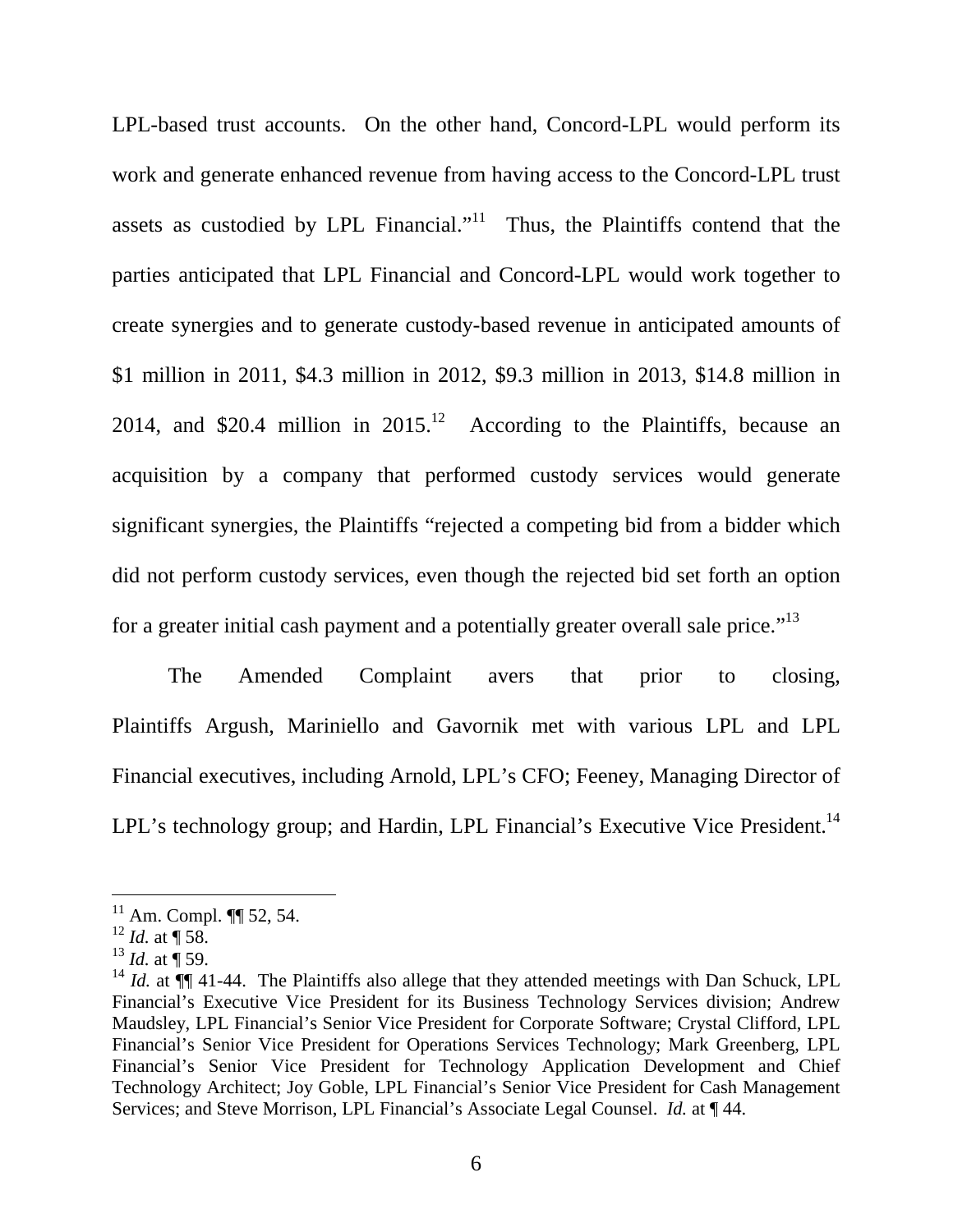According to the Plaintiffs, at those meetings, "LPL Financial advised plaintiffs that it was amply addressing any potential issues of potential concern regarding any technical limitations in LPL Financial's computer systems, including specifically as to [sic] they pertained to possible problems in regard to LPL Financial's custody of relevant trust assets."<sup>15</sup> According to the Plaintiffs, "[i]t was anticipated that the computer-based system used by LPL Financial to provide custodial services would require minimal and routine technical adaptation of LPL Financial's software and data management systems,"<sup>16</sup> and "some of the due diligence performed by [the Plaintiffs] prior to the closing included acquiring knowledge of and assurances as to LPL's data servicing capabilities."<sup>17</sup> The parties, however, did not include in the SPA a provision requiring LPL to make, or to use its best efforts to make, any technical adaptations necessary to allow Concord-LPL to develop its custody business. Still, the Plaintiffs aver generally that "LPL failed to disclose, and concealed, the true nature of LPL Financial's technical limitations to the plaintiffs but yet knew that plaintiffs would rely upon

<sup>&</sup>lt;sup>15</sup> *Id.* at  $\P$  46.

<sup>&</sup>lt;sup>16</sup> *Id.* at  $\int$  61.

<sup>&</sup>lt;sup>17</sup> *Id.* at  $\hat{\mathbf{T}}$  63. The Plaintiffs point to a statement on LPL's website, which claims "[a]s the largest independent broker/dealer in the nation, LPL Financial has invaluable expertise in the clearing, technology, compliance, and customer service functions and enables other broker/dealers to outsource these critical activities so you can reduce complexity and focus on your business's core activity—helping clients." *Id.* at ¶ 65. They also quote language from LPL's SEC Form 424B4 prospectus, which states that LPL provided "an integrated platform of proprietary technology, brokerage and investment advisory services to over 12,000 independent financial advisors and financial advisors at financial institutions . . . ." *Id.* at ¶ 14.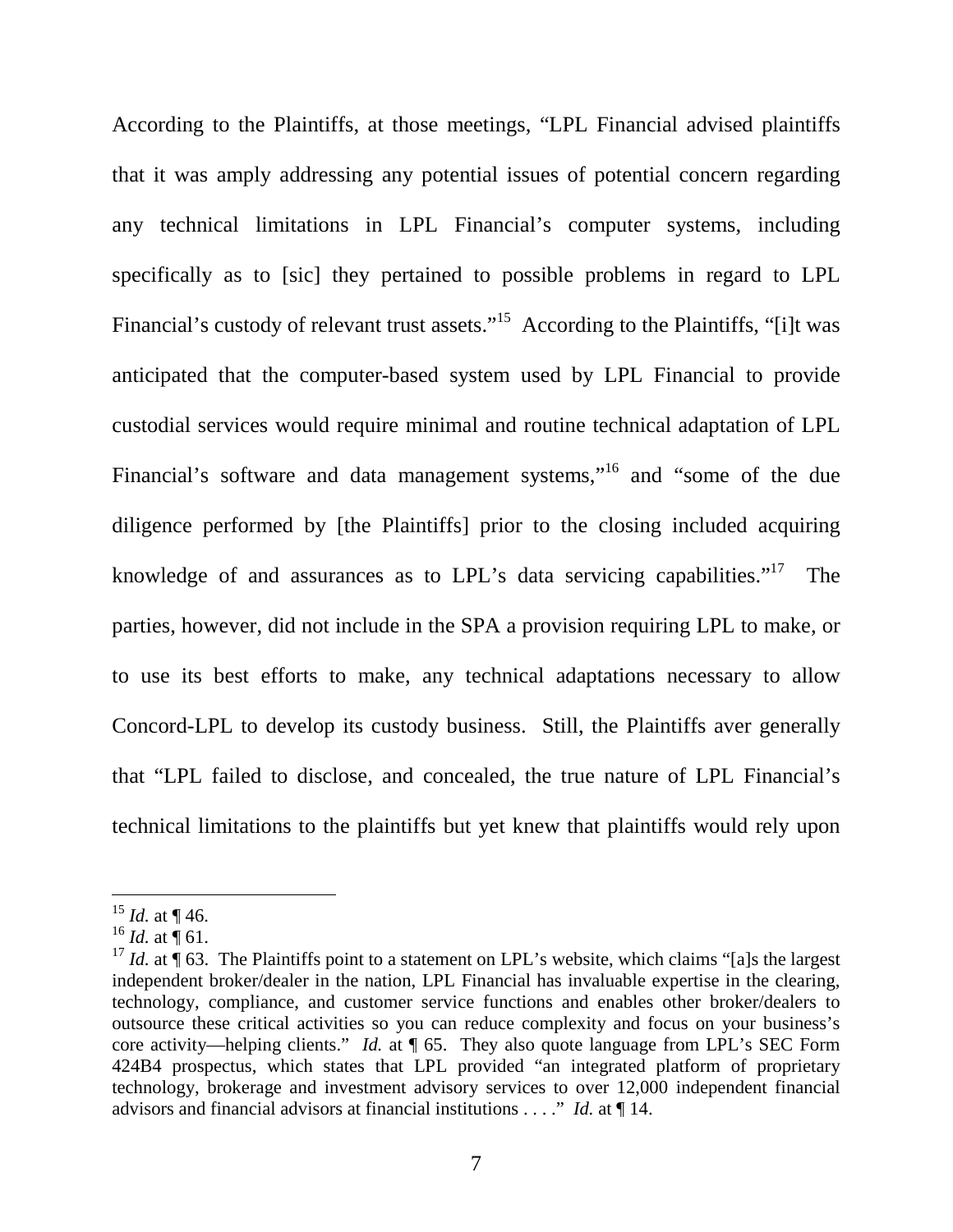its public statements," and in fact, LPL Financial was unable or unwilling to facilitate Concord's entry into the custody business;<sup>18</sup> "LPL failed to disclose that LPL Financial's computer systems could not easily be adapted so that LPL Financial could provide such similar services [for Concord's use], and that LPL Financial would likely therefore resist making the changes;"<sup>19</sup> and "LPL Financial" confirmed directly to Concord that LPL Financial could, and would, make any necessary ministerial technical changes to its computer system by the fourth quarter of 2011."<sup>20</sup> According to the Plaintiffs, while LPL and LPL Financial represented that they had, in the past, serviced large financial services companies, they did not inform the Plaintiffs that they had done so by creating a costly exception logic sequence, and not by truly integrating the serviced company into LPL's own compliance and processing oversight management systems. $^{21}$ 

# *C. Technical Difficulties after Closing*

 Despite LPL's and LPL Financial's alleged indications that they were in a position to, and would, make technological adaptations in order to enable LPL Financial to provide custody services to Concord-LPL, the Plaintiffs aver that after the acquisition, the Defendants were unable or unwilling to do so. According to the Amended Complaint, LPL refused to customize its system in order to facilitate

 $18$  *Id.* at  $\P$  71.

 $^{19}$  *Id.* at  $\frac{1}{3}$  78.

 $^{20}$  *Id.* at ¶ 86.

<sup>&</sup>lt;sup>21</sup> *Id.* at  $\overline{9}$  83.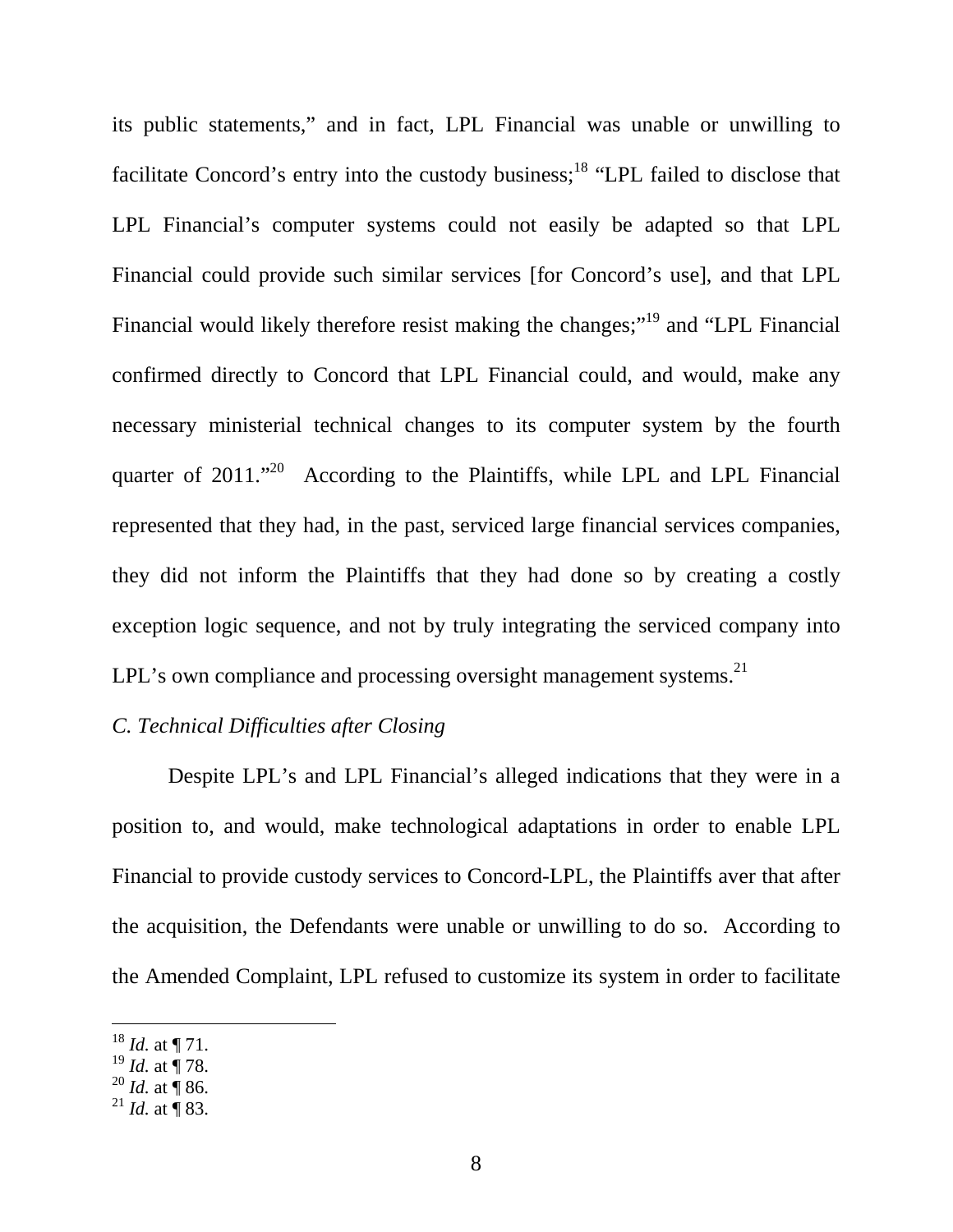LPL Financial's providing custody services to Concord-LPL. The Plaintiffs explain that after the acquisition, they discovered that "LPL Financial's computer systems could not be easily adapted for Concord-related custodial accounts in a way which would be compatible with Concord-LPL's business model. LPL Financial systems could not, for example, easily segregate Concord-related custodial accounts from irrelevant compliance, oversight, accounting, and other processing applications."<sup>22</sup> Consequently, Concord-LPL was unable to service old clients, acquire new clients, or otherwise generate revenue it could have generated prior to the acquisition, or if the technological adaptations had been made.<sup>23</sup> The Plaintiffs argue that the Defendants' refusal to make those adaptations "is arbitrary and in bad faith, motivated, for example, by avoiding making contingent payments to plaintiffs yet retaining the profit and further profiting from the retention of Concord-LPL's technology and from the other provisions in the Agreement and Employment Agreements."<sup>24</sup>

 The Amended Complaint avers that after the Plaintiffs realized LPL was resistant to making the needed technological adaptations, Plaintiff Argush met with LPL President Robert Moore to discuss his "30/30 plan," under which the adaptations would be made in thirty days for \$30,000. According to the Plaintiffs,

 $^{22}$  *Id.* at ¶ 89.

 $^{23}$  *Id.* at  $\sqrt{\ }$  96-97.

 $^{24}$  *Id.* at  $\overline{100}$ .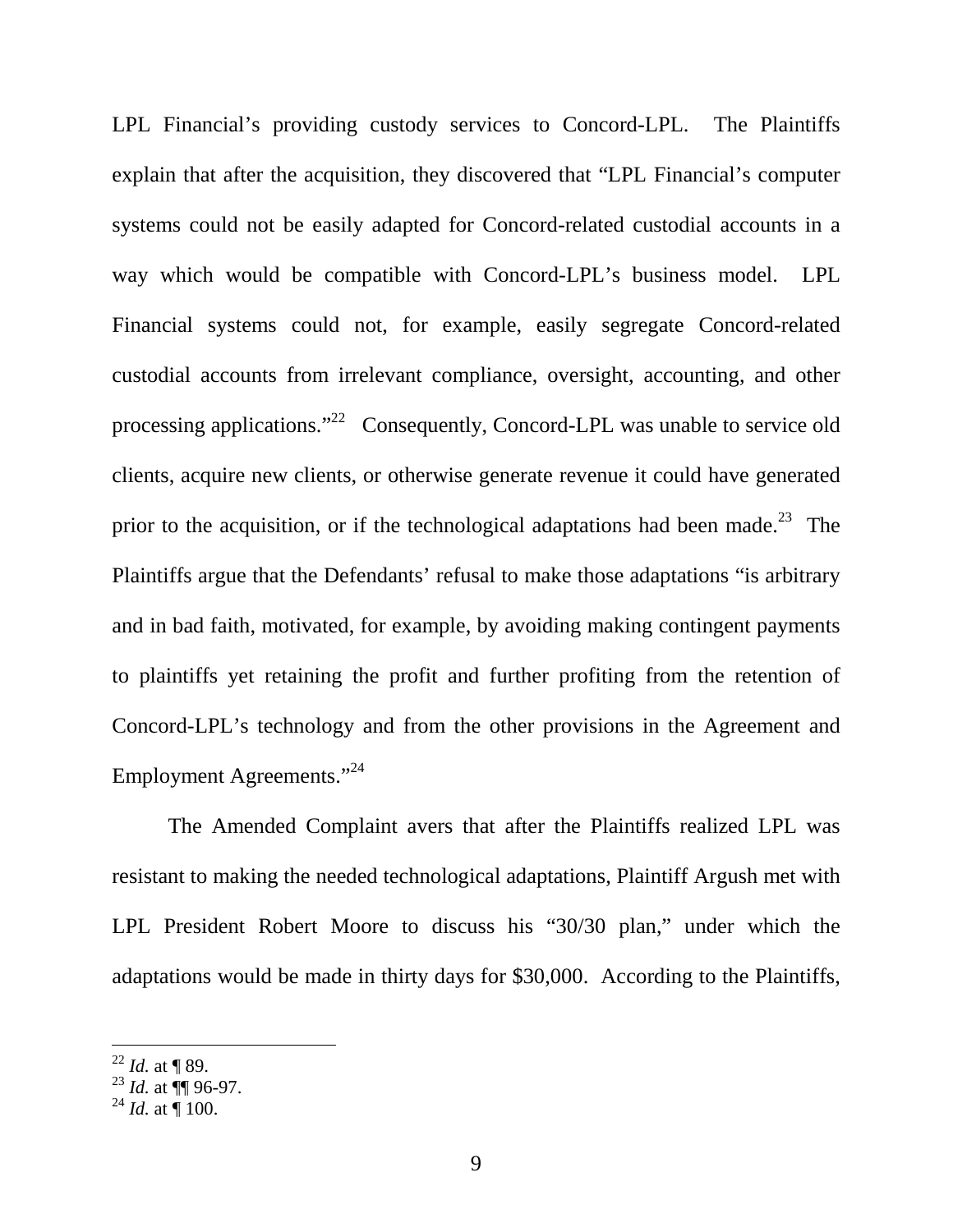LPL Financial refused to implement this plan because it was "motivated in significant part by a desire to profit from the time restrictions on the additional Contingent Purchase Price Payment set forth in the Agreement and in the Targets in the Employment Agreements."<sup>25</sup> The Plaintiffs also allege that, in accordance with that motivation, LPL Financial and Fortigent, $^{26}$  another wholly-owned subsidiary of LPL, agreed to "pivot" sales from Concord-LPL to Fortigent; $27$ "Concord-LPL was told to 'stand down' in regard to its relationships with existing clients;"<sup>28</sup> and Fortigent's CEO, Andrew Putterman, directed Concord-LPL staff not to recommend its services to prospective clients.<sup>29</sup> In addition, the Plaintiffs allege that LPL Financial has reassigned Concord-LPL employees to LPL Financial, caused Concord-LPL to stop servicing its existing clients, and waived fees owed to Concord-LPL by its existing clients.<sup>30</sup>

*D. Counts* 

The Plaintiffs allege eight counts in their Amended Complaint, including claims for breach of the implied covenants of good faith and fair dealing against LPL and LPL Financial; claims for breach of contract against LPL; claims for fraudulent inducement against LPL and LPL Financial; claims for equitable fraud

 $^{25}$  *Id.* at  $\P$  106.

<sup>&</sup>lt;sup>26</sup> Fortigent was a named Defendant in the Plaintiffs' Amended Complaint, but Plaintiffs have since stipulated to dismiss all claims against Fortigent and its CEO, Andrew Putterman.

 $^{27}$  Am. Compl. ¶ 117.

 $^{28}$  *Id.* at ¶ 124.

 $^{29}$  *Id.* at  $\frac{1}{9}$  122.

<sup>30</sup> *Id.* at ¶¶ 130, 132, 137.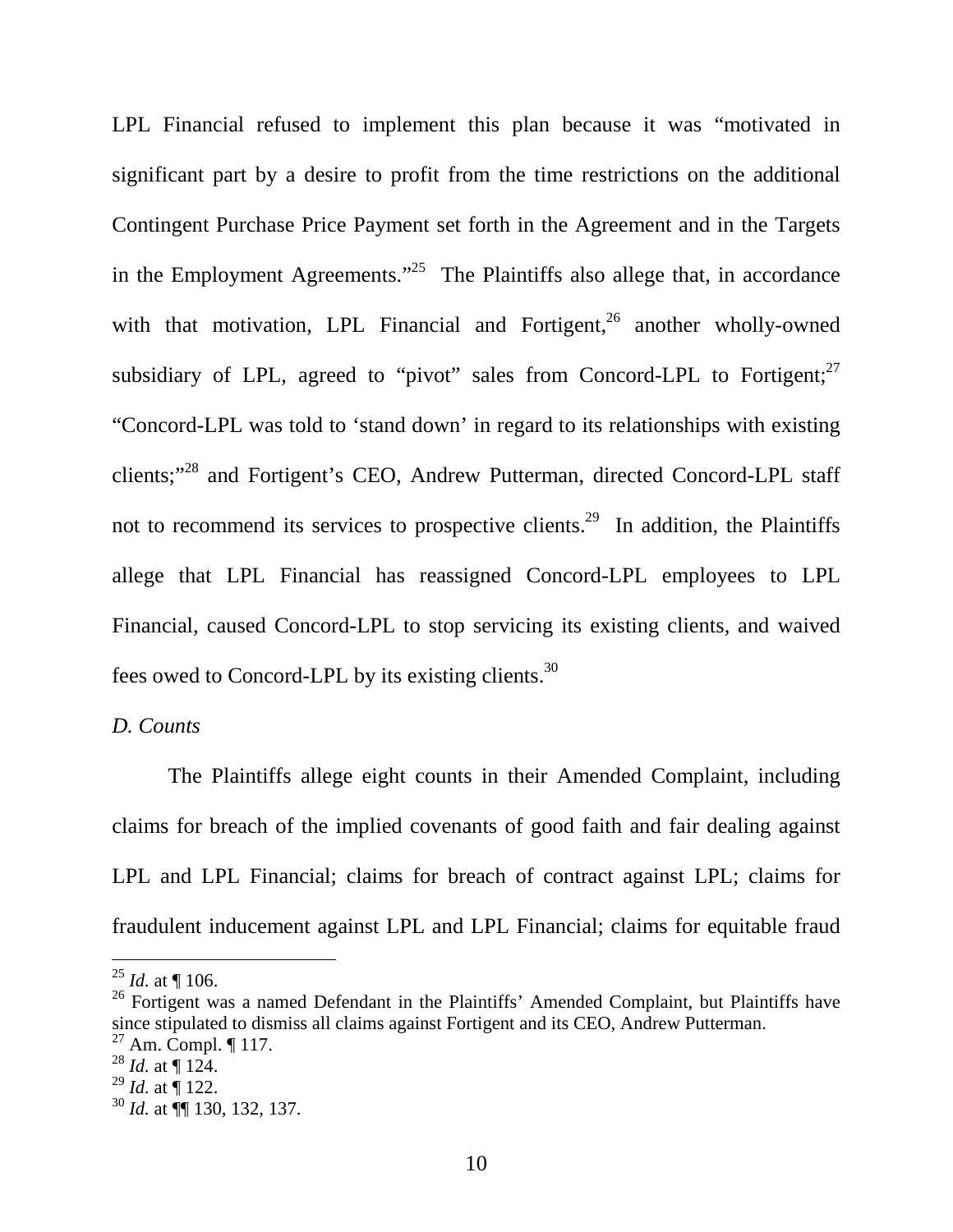against LPL and LPL Financial; and claims for civil conspiracy against LPL and LPL Financial. The Amended Complaint also asserts claims for tortious interference with contract and tortious interference with prospective advantage against Fortigent and its CEO, Andrew Putterman; these claims were voluntarily dismissed on August 9, 2013. I address the remaining counts in turn.

#### **II. ANALYSIS**

 This action is before me on Defendants LPL and LPL Financial's Motion to Dismiss. At this stage, if under any reasonably conceivable set of circumstances the Plaintiffs are entitled to recover, I must deny the Motion.<sup>31</sup> While I must afford the Plaintiffs the benefit of all reasonable inferences, I need not accept unsupported, conclusory allegations. $32$ 

### 1. Implied Covenant of Good Faith and Fair Dealing

 The Plaintiffs assert two arguments that LPL and LPL Financial have breached an implied covenant of good faith and fair dealing. First, the Plaintiffs argue that based on the contingent purchase price provision in the SPA, and the compensation targets in the employment agreements, the implied covenant of good faith and fair dealing imposed upon the Defendants an affirmative obligation to make the technological adaptations necessary for LPL Financial to provide custody

<sup>31</sup> *Central Mortgage Co. v. Morgan Stanley Mortgage Capital Holdings. LLC*, 27 A.3d 531, 536 (Del. 2011).

<sup>&</sup>lt;sup>32</sup> Osram Sylvania Inc. v. Townsend Ventures, LLC, 2013 WL 6199554, at \*5 (Del. Ch. Nov. 19, 2013).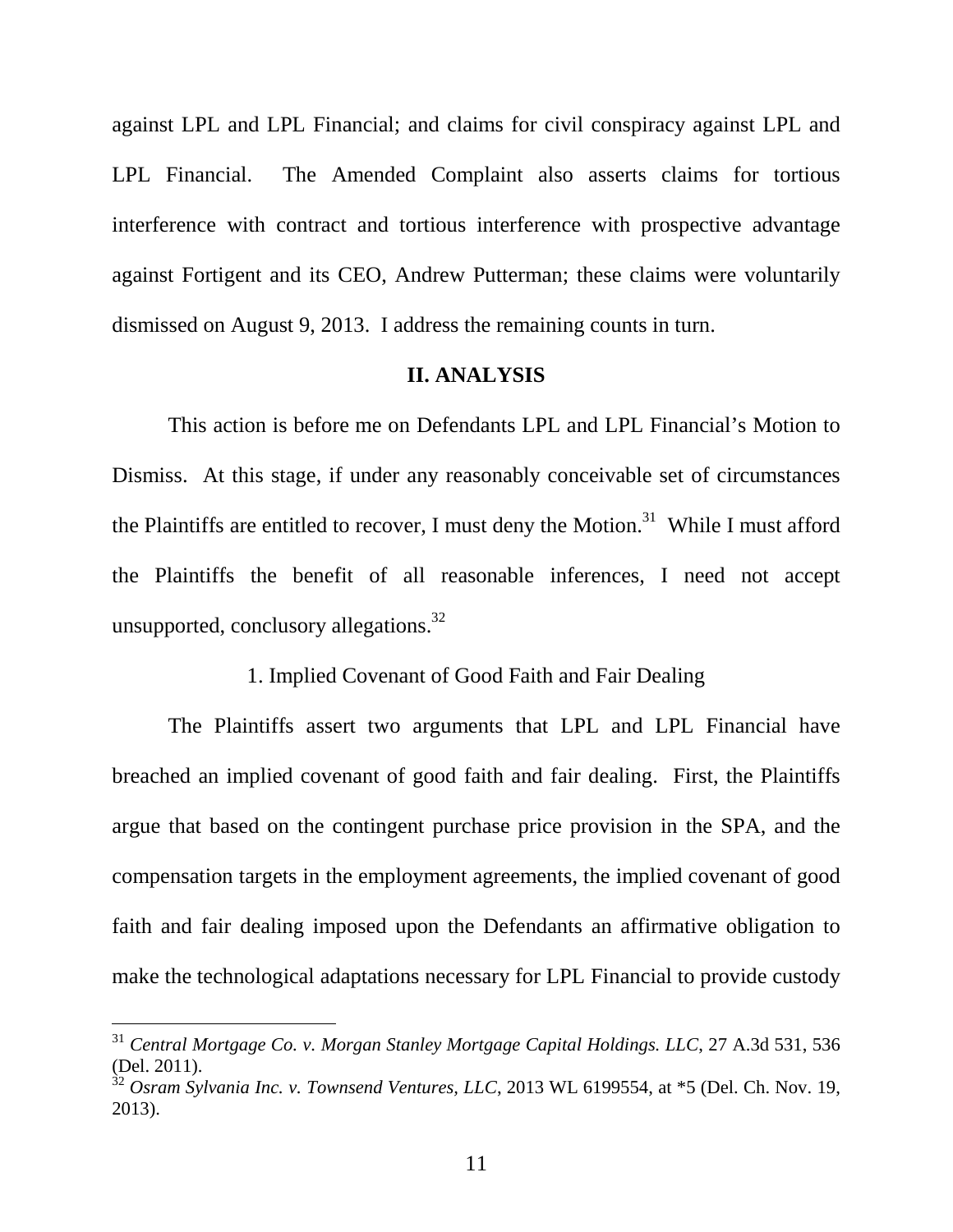services to Concord in order to help make Concord profitable. Second, the Plaintiffs argue that LPL and LPL Financial breached the implied covenant of good faith and fair dealing by intentionally impeding Concord-LPL's ability to generate revenue by shifting employees and customers from Concord to Fortigent in order to avoid both earn-out payments under the continent purchase price provision of the SPA and additional payments based on the compensation targets in the employment agreements.

## *A. Technological Adaptations*

-

 The Plaintiffs argue that the implied covenant of good faith and fair dealing imposes on LPL an obligation to make the technological adaptations necessary to enable LPL Financial to provide custody services to Concord-LPL. $^{33}$  The Plaintiffs argue that the existence of the contingent purchase price provision in the SPA and compensation targets in the employment agreements require LPL and LPL Financial to make these adaptations because the parties to the agreements recognized that, absent those adaptations, Concord-LPL would be unable to generate revenue sufficient to hit its contingent purchase price and employee bonus targets. The Plaintiffs argue that "[i]n order for Concord-LPL to generate revenue so that the plaintiffs might earn the Contingent Purchase Price and the revenue-

 $33$  The Plaintiffs additionally argue that "no fraud" is an implied contractual term, and that Defendants have breached that implied covenant. Pls.' Opp'n Br. at 21. As explained below, however, the Plaintiffs have failed to state a claim for fraud.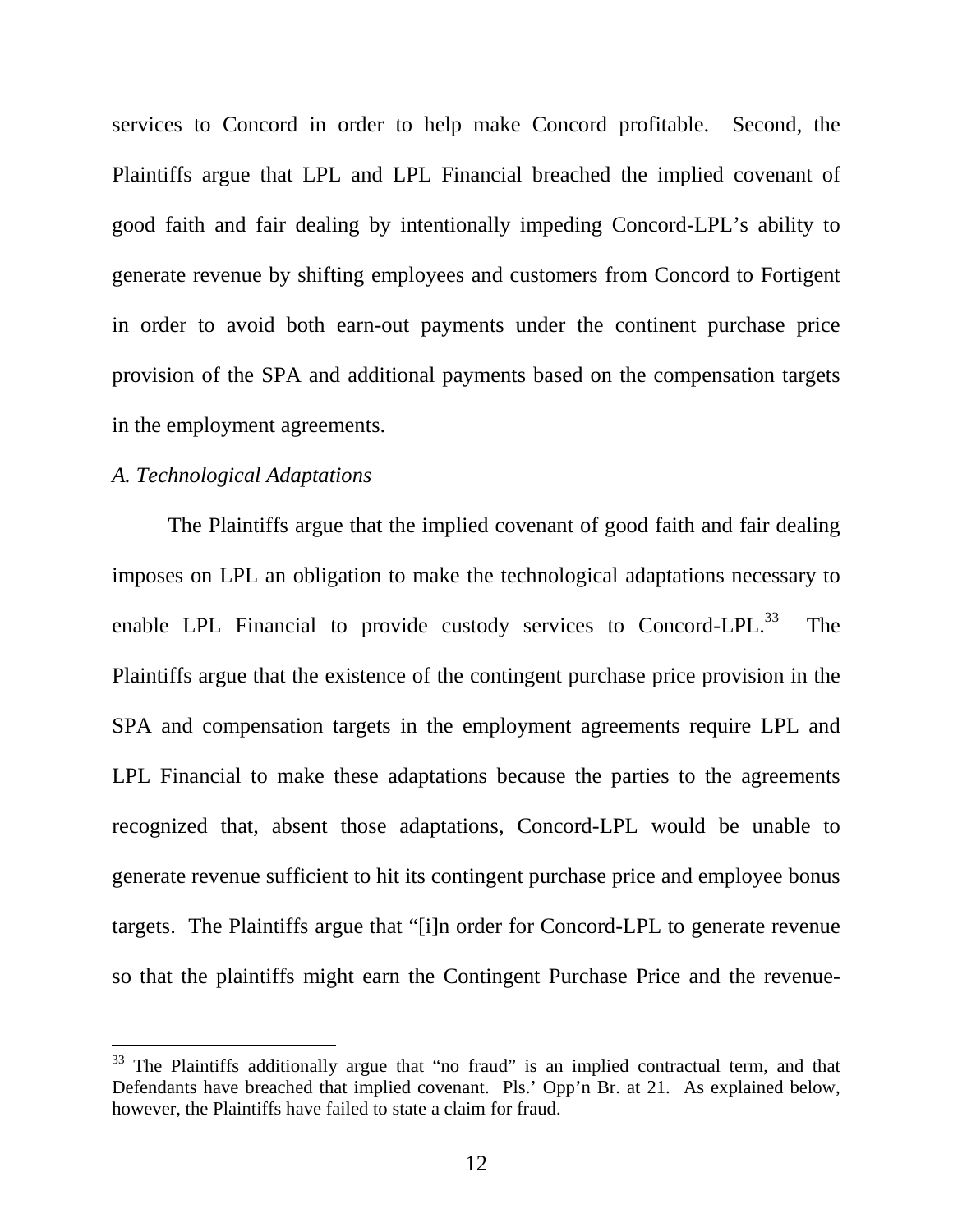based bonuses under the Employment Agreements, it was reasonable and necessary—and *anticipated* and assumed—that LPL Financial would modify its system for providing custodial services to permit generation of net revenues by Concord-LPL,"<sup>34</sup> and that failure to make the technological adaptations "has frustrated the purpose and violated the spirit of the Agreement and the Employment Agreements."<sup>35</sup>

 The Defendants respond that this theory is legally insufficient, as the implied covenant of good faith and fair dealing serves a gap-filling function, and the Plaintiffs have alleged in their pleadings that the parties contemplated the need to make technological adaptations prior to signing the SPA and employment agreements.<sup>36</sup> Because the parties anticipated that technological adaptations would be necessary, and the Plaintiffs failed to negotiate for a best efforts provision or another provision requiring LPL to make those adaptations, the Defendants contend that the Plaintiffs cannot now write into their agreements an additional term for which they failed to bargain. I agree.

The covenant of good faith and fair dealing is implied in every contract,  $37$ and "requires a party in a contractual relationship to refrain from arbitrary or unreasonable conduct which has the effect of preventing the other party to the

 $34$  Am. Compl.  $\P$  146 (emphasis added).

 $35$  *Id.* at  $\P$  150.

 $36$  Defs.' Op. Br. at 10.

<sup>37</sup> *Winshall v. Viacom Int'l, Inc*., 55 A.3d 629, 636 (Del. Ch. 2011).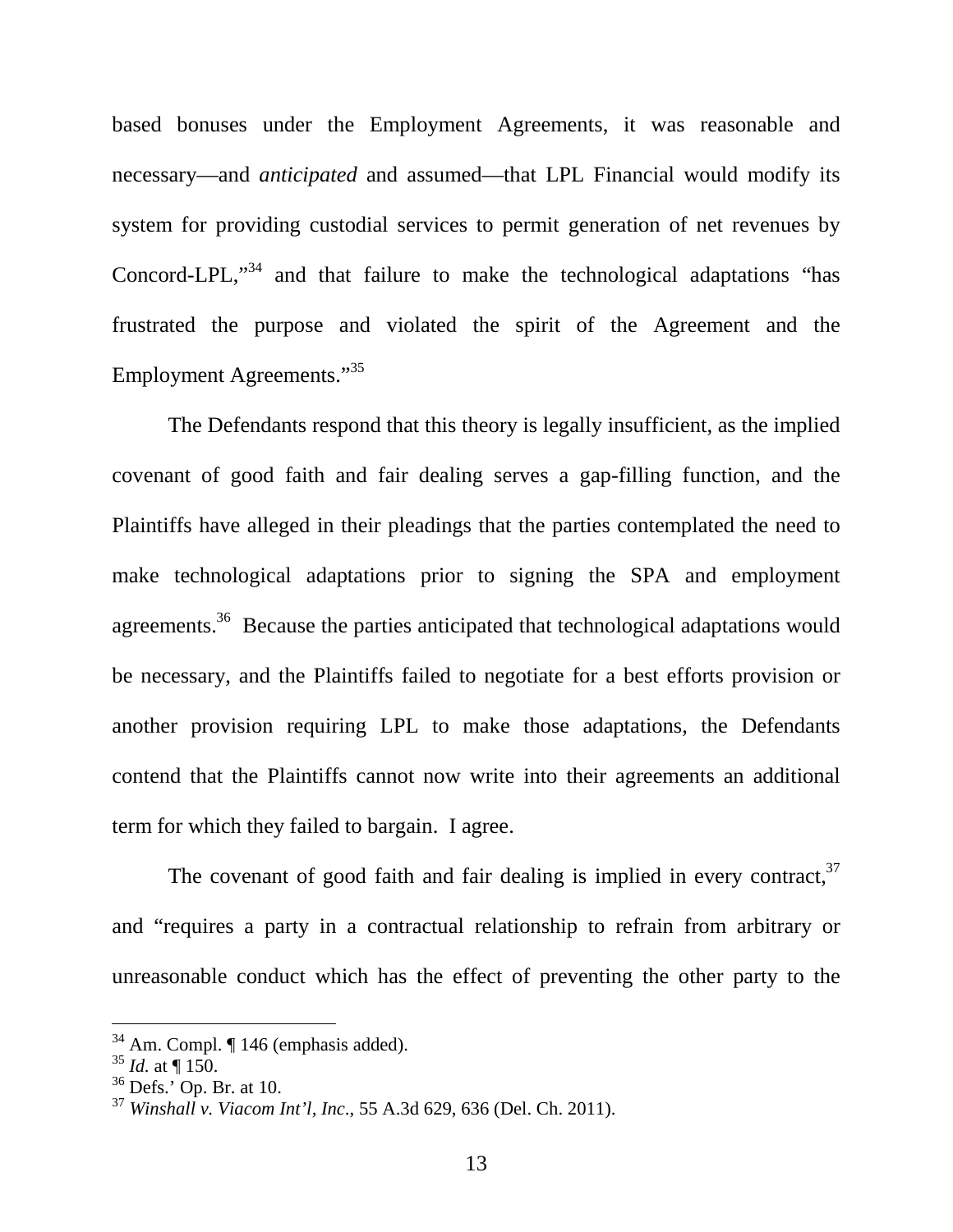contract from receiving the fruits of the bargain."<sup>38</sup> However, the implied covenant of good faith and fair dealing, as the Plaintiffs recognize,<sup>39</sup> serves a gap-filling function by creating obligations only where the parties to the contract did not anticipate some contingency, and had they thought of it, the parties would have agreed at the time of contracting to create that obligation.<sup>40</sup> Thus, "the implied covenant is not a license to rewrite contractual language just because the plaintiff failed to negotiate for protections that, in hindsight, would have made the contract a better deal. Rather, a party may only invoke the protections of the covenant when it is clear from the underlying contract that the contracting parties would have agreed to proscribe the act later complained of . . . had they thought to negotiate with respect to that matter."<sup>41</sup>

 Here, the Defendants correctly point out that, in connection with their fraud claims, the Plaintiffs make multiple assertions that the parties anticipated and discussed, prior to signing the SPA and employment agreements, that it would be helpful to make technological adaptations in order to integrate Concord's and LPL Financial's services.<sup>42</sup> At that time, the Plaintiffs chose not to bargain for specific

<sup>38</sup> *Id.* (quoting *Dunlap v. State Farm Fire & Cas. Co*., 878 A.2d 434, 442 (Del. 2005)).

<sup>&</sup>lt;sup>39</sup> See Pls.' Opp'n Br. at 20 ("The implied covenant acts as a way to import terms into the agreement to fill gaps in the contract's provisions.").

<sup>40</sup> *Winshall*, 55 A.3d at 637.

<sup>41</sup> *Id.* (citations omitted).

<sup>42</sup> *See, e.g.*, Am. Compl. ¶ 46 ("From the beginning of serious discussions, LPL Financial advised plaintiffs that it was amply addressing any potential issues of potential concern regarding any technical limitations in LPL Financial's computer systems, including specifically as to [sic]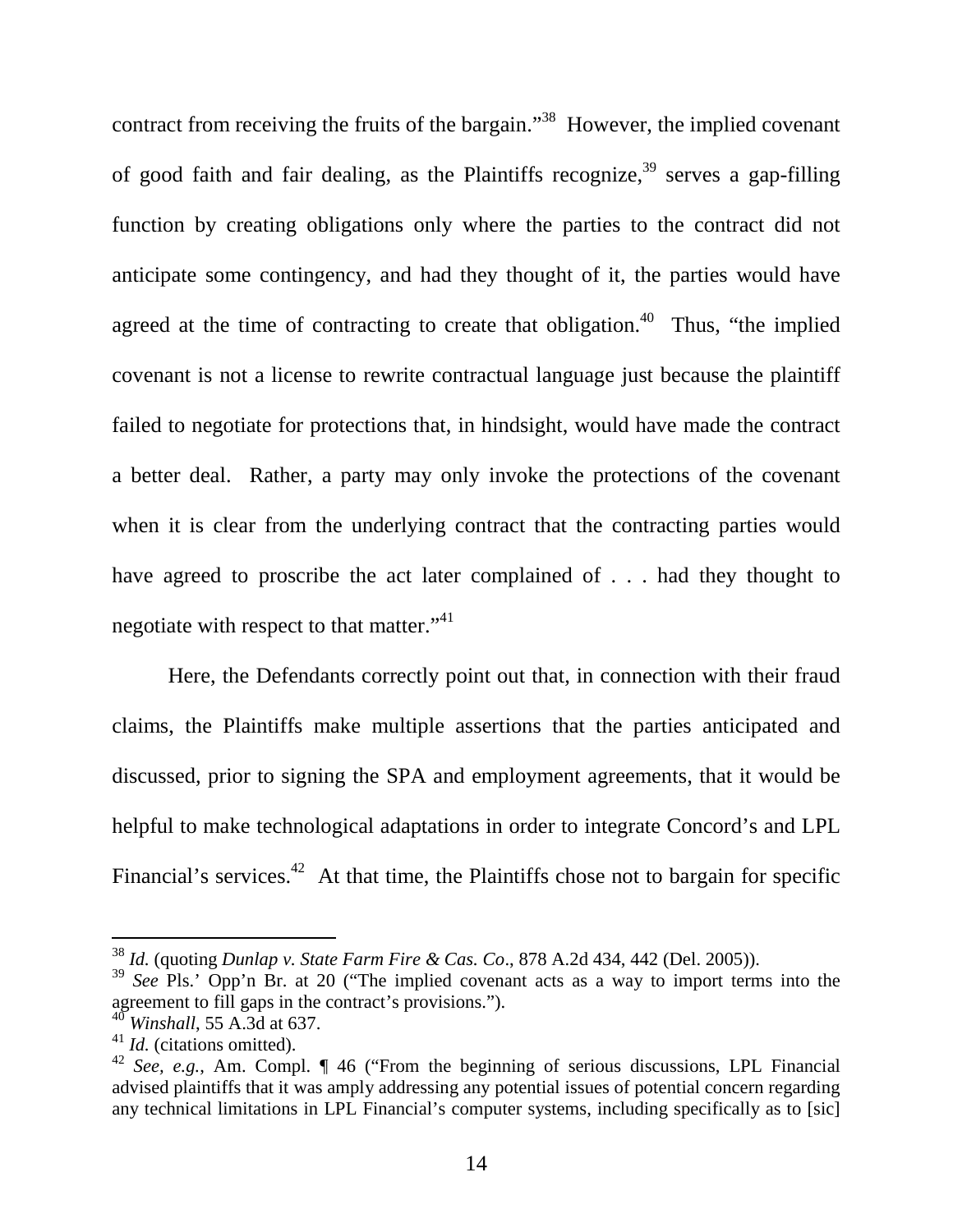language requiring LPL to make those adaptations,  $43$  and they cannot now claim that the parties did not anticipate such language would be necessary.

 The Plaintiffs respond that, though the parties anticipated technological adaptations would be necessary, they chose not to include language in the SPA requiring LPL to make those adaptations because LPL's promises to make the adaptations "diverted their attention away from the issue,"<sup>44</sup> and because making the adaptations was in LPL's interests, and therefore was not a negotiating point. These arguments are belied by the facts that (1) the Plaintiffs now argue that LPL in fact has an incentive *not* to make the technological adaptations, and (2) the SPA contains an integration clause, which states that "[t]his Agreement . . . constitutes the entire agreement among the parties hereto with respect to the subject matter hereof . . . There are no restrictions, promises, warranties, representations, covenants, or undertakings, other than those expressly provided for herein  $\dots$ .  $\cdot$ <sup>45</sup> The SPA is not merely a collection of negotiated deal points: it is the *entire agreement*. Thus, it is clear that the parties anticipated that technological

they pertained to possible problems in regard to LPL Financial's custody of relevant trust assets."); *id.* ¶ 61 ("It was anticipated that the computer-based system used by LPL Financial to provide custodial services would require minimal and routine technical adaptation of LPL Financial's software and data management systems.").

<sup>43</sup> *See Airborne Health, Inc. v. Squid Soap, LP*, 984 A.2d 126, 147 (Del. Ch. 2009) (explaining that the plaintiff's argument that the covenant of good faith and fair dealing required the defendant to affirmatively expend resources was "undercut by the ease with which [the plaintiff] could have insisted on specific contractual commitments from [the defendant] regarding the expenditure of resources, or some form of 'efforts' obligation for [the defendant]").

 $^{44}$  Pls.' Opp'n Br. at 24.

 $45$  SPA  $\S$  12.05.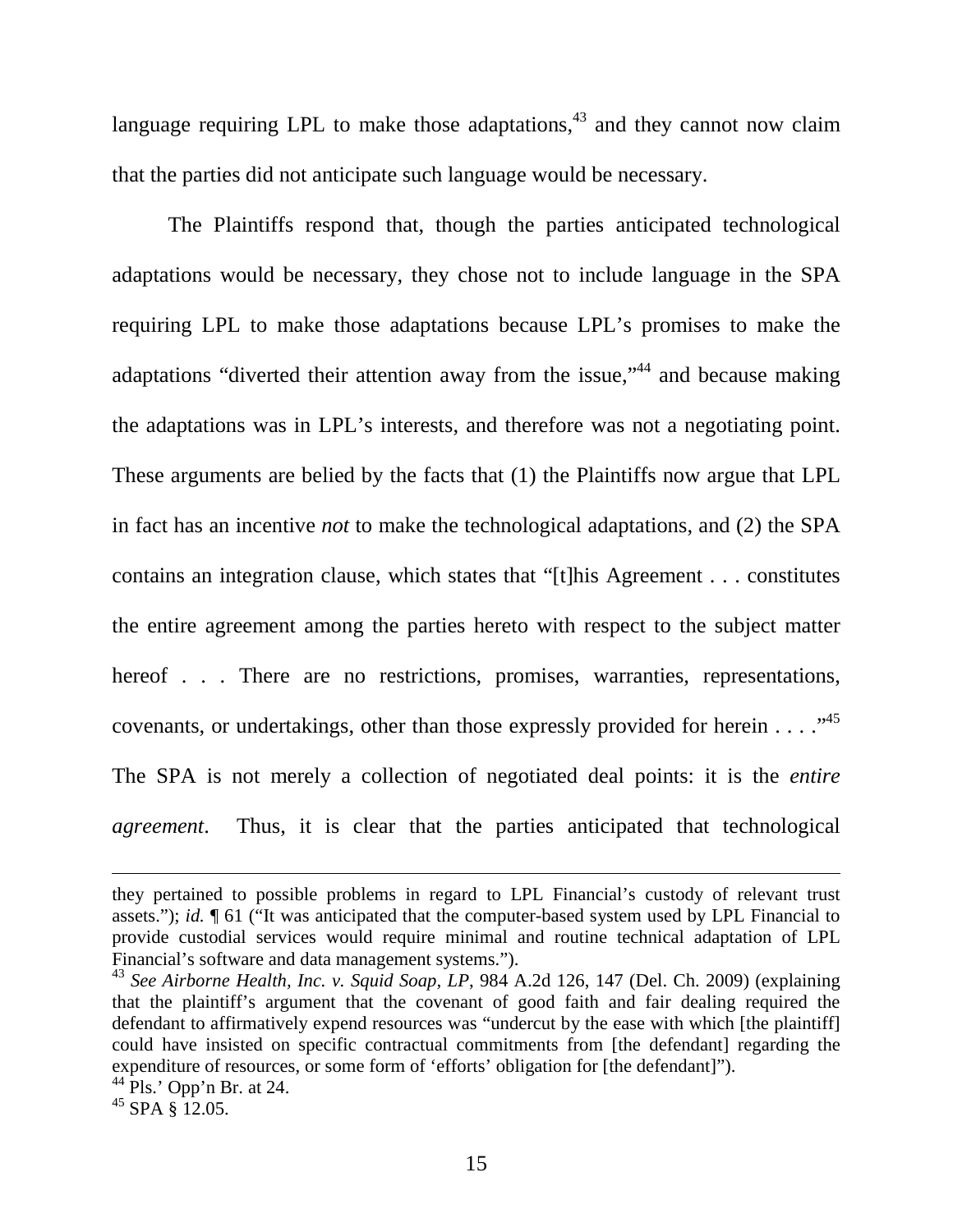adaptations might be advantageous to Concord-LPL, but chose not to contractually obligate LPL to make them.

 The Plaintiffs also look to the definition of Net Revenue in the SPA, which defines that term as "all revenues attributed to [Concord-LPL's] existing Business activities from current and future customers and existing and future LPL clients who utilize services provided by the Acquired Companies as well as revenues from cash accounts, custody fees, and trading and execution revenues. . . .<sup>46</sup> Because Section 2.06(c) of the SPA requires that LPL "operate [Concord-LPL] in such a manner so as to permit the appropriate identification and calculation of Net Revenues and Production Expenses," the Plaintiffs argue that the covenant to calculate fees necessarily obligates LPL to *generate* fees, including custody fees, which necessarily requires Concord-LPL to use LPL-supplied technology to provide custody services in order to earn custody fees. This argument is premised on an unreasonable interpretation of the provisions, however. The plain language of Section 2.06(c) requires LPL to calculate revenue, *if such revenue exists*, in such a way that the parties can determine what is owed to the Plaintiffs under the contingent purchase price provision. It does *not* create an affirmative obligation to generate revenue.

<sup>46</sup> *Id.* § 1.01 ("Definitions").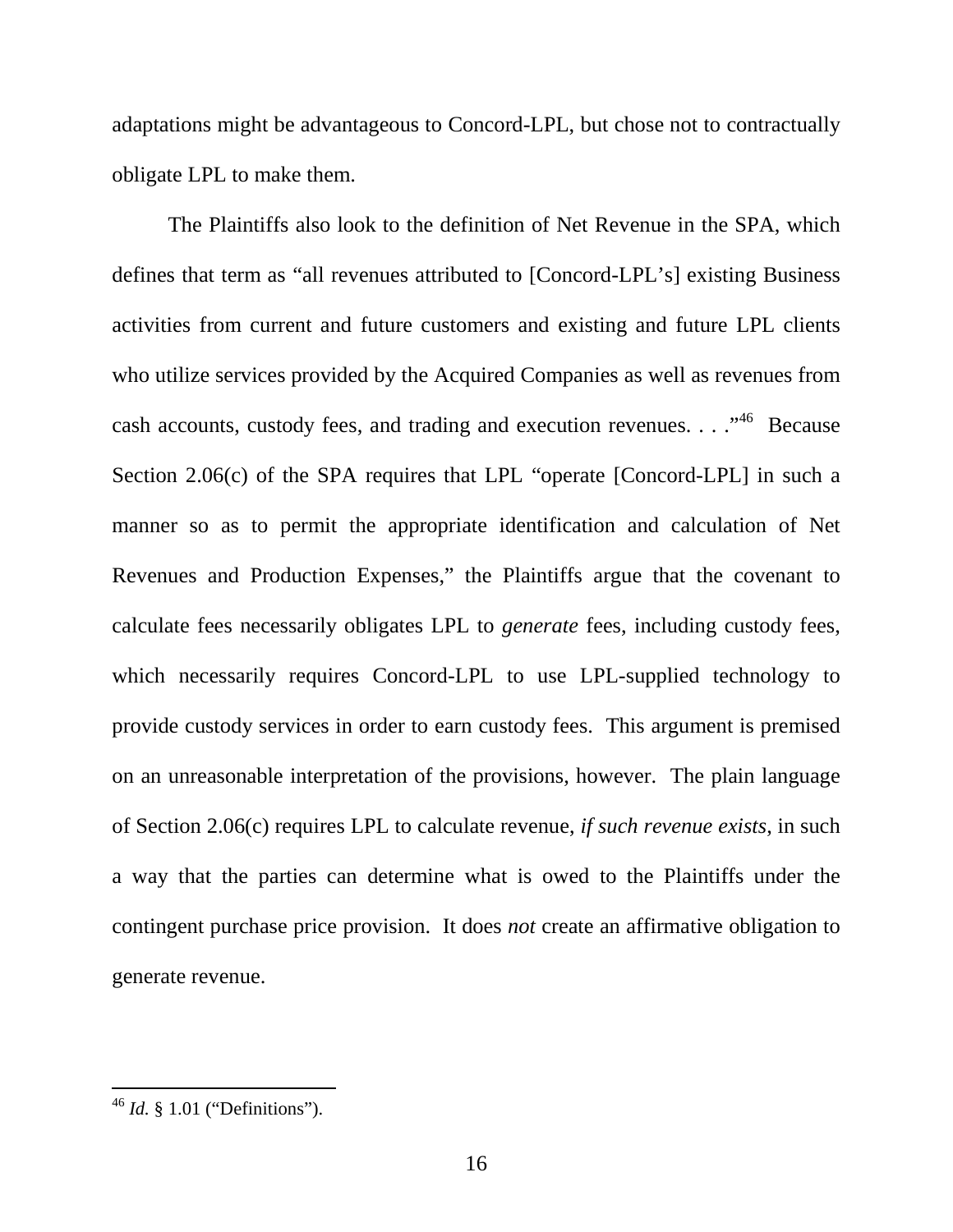The Plaintiffs anticipated, but failed to bargain for, a requirement that the Defendants adapt their software and data-handling capabilities for Concord-LPL's benefit. Because the implied covenant of good faith and fair dealing serves only a gap-filling function, and the Plaintiffs do not allege that the parties failed to anticipate the need for technological adaptations, this portion of the implied covenant count must be dismissed.

### *B. Shifting Resources from Concord to Fortigent*

 The Plaintiffs raise the additional argument that LPL has breached the implied covenant of good faith and fair dealing by taking affirmative steps to impede Concord-LPL's ability to generate revenue. Specifically, the Plaintiffs allege that LPL "pivoted" sales from Concord-LPL to Fortigent in an effort to evade payments under the contingent purchase price provision of the SPA and under the employment agreements; $47$  that Concord-LPL staff was told to "discourage prospective clients and current clients from using Concord's services" and to "stand down" with existing clients;<sup>48</sup> and that some Concord-LPL employees were transferred to Fortigent.<sup>49</sup>

 The Defendants make two arguments in connection with this claim. First, they argue that the allegations upon which this claim is based are conclusory, and

 $47$  Am. Compl.  $\P$  117.

<sup>48</sup> *Id*. at ¶¶ 123-24.

 $^{49}$  *Id.* at  $\overline{9}$  127.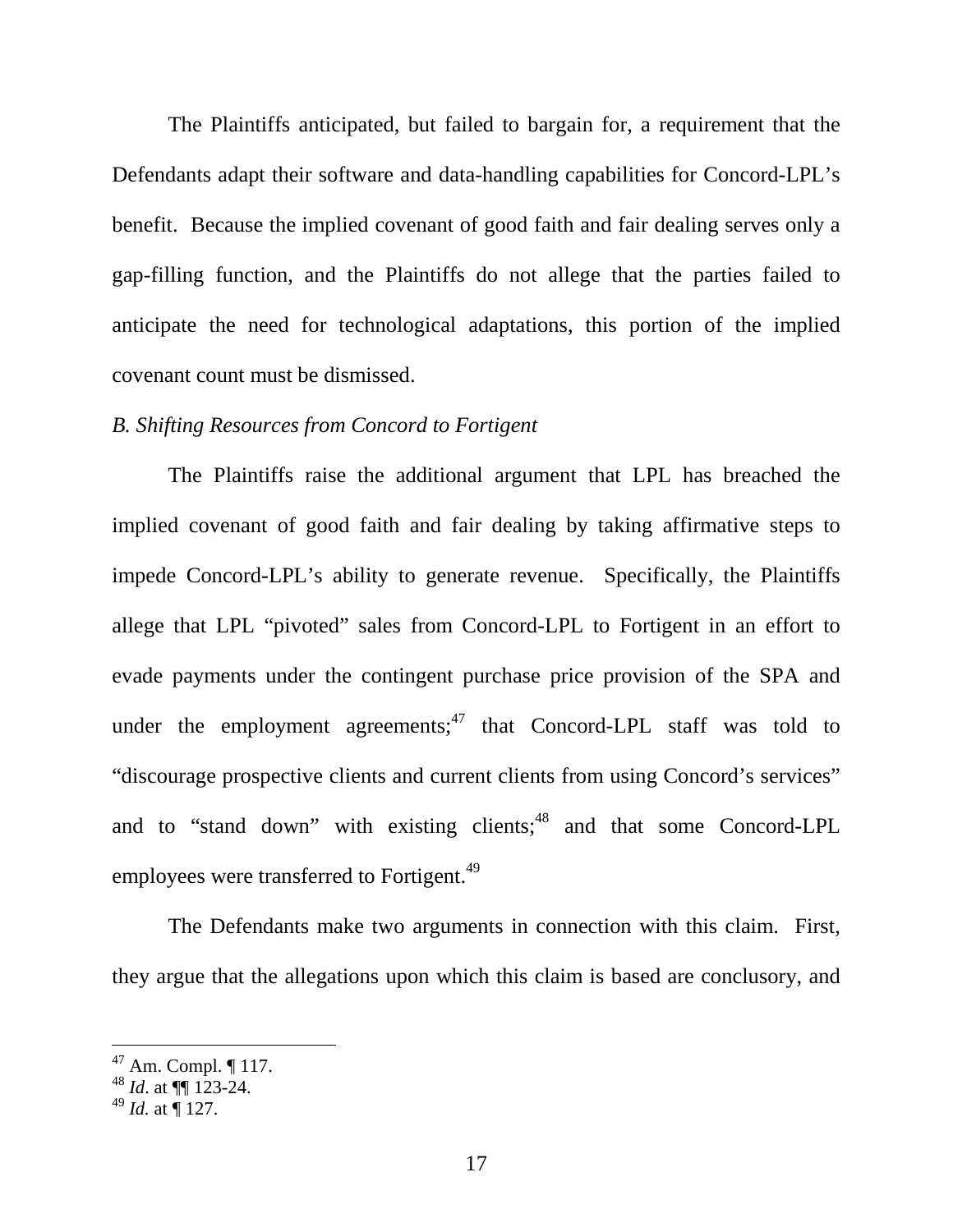therefore legally insufficient to state a claim. Second, they argue that the Plaintiffs have failed to adequately plead that they were damaged by these alleged acts, since the Plaintiffs have not demonstrated that, had the Defendants not acted to avoid the earn-out payments, Concord-LPL would have hit the targets that trigger additional payment under the contingent purchase price provision and under the employment agreements.<sup>50</sup>

 I find that the Plaintiffs' allegations here are sufficiently specific to support an inference that the Defendants have breached the implied covenant of good faith and fair dealing. Taken together, the contingent purchase price provision in the SPA, the compensation targets in the employment agreements, and Section 2.06(c), which provides for the calculation of revenue in order to determine the payments to which the Plaintiffs are entitled under the two former agreements, demonstrate that, had the parties contemplated that the Defendants might affirmatively act to gut Concord-LPL to minimize payments under the SPA and employment agreements, the parties would have contracted to prevent LPL from shifting revenue from Concord-LPL to Fortigent.

 Additionally, I find that the Plaintiffs have sufficiently pled damages as a result of the Defendants' breach. The Plaintiffs plead that, by agreeing to the contingent purchase price provision in the SPA, they forewent offers from other

 $50$  Defs.' Op. Br. at 16.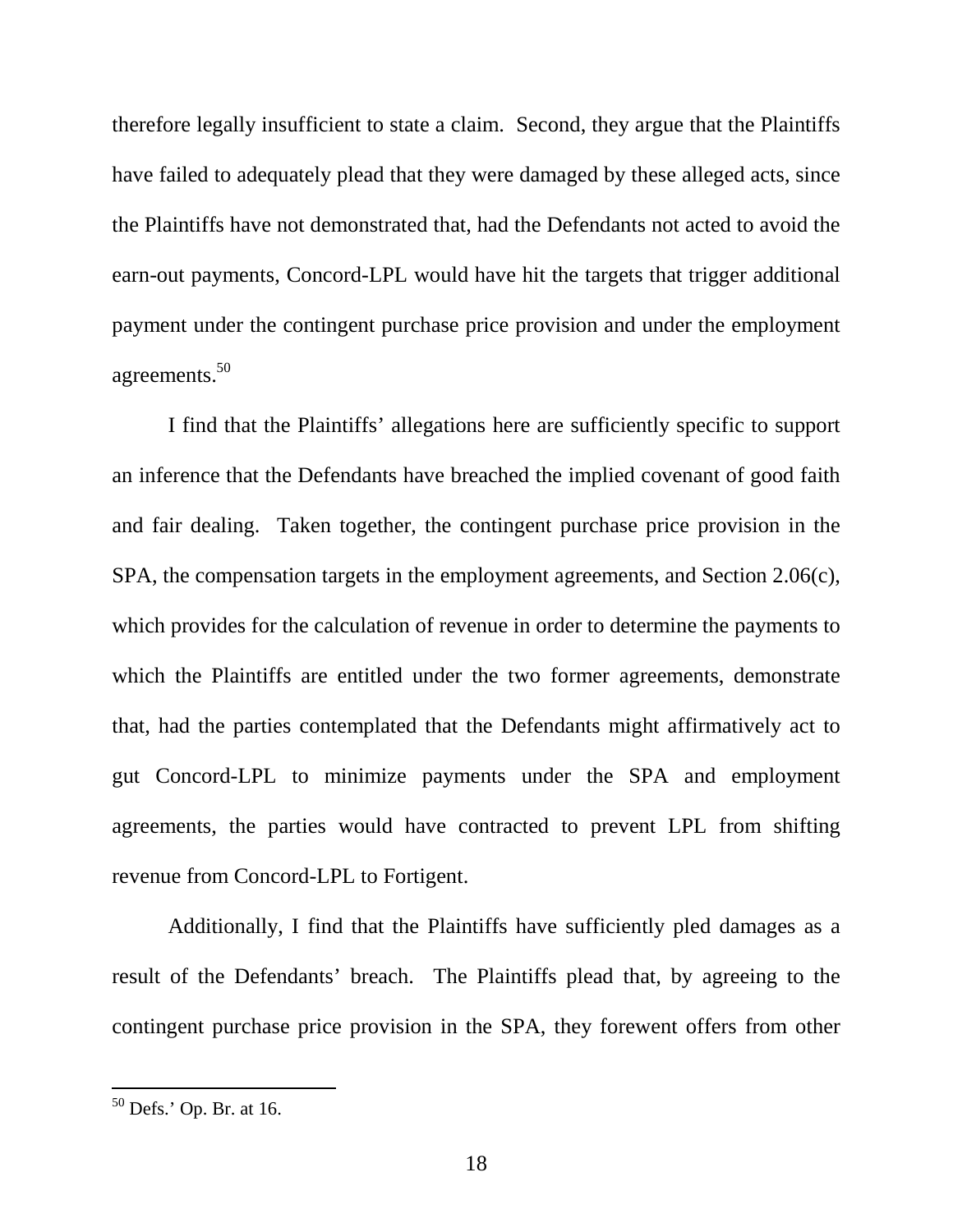potential buyers for larger upfront payments.<sup>51</sup> Further, the Plaintiffs plead that both parties anticipated that the transaction would generate large synergies, and it is at least a reasonably conceivable inference based on that assertion that, had the Defendants not interfered with Concord's ability to generate revenue, it would have reached its revenue targets sufficient to trigger payment under the contingent purchase price provision of the SPA and employment agreements. The Defendants' Motion with respect to this portion of the implied covenant claim is therefore denied.

# 2. Breach of Contract

 The Plaintiffs bring a count against LPL for breach of SPA Section 2.06(c). As noted above, that provision requires that LPL operate Concord "in such a manner so as to permit the appropriate identification and calculation of Net Revenues and Production Expenses." Throughout briefing and oral argument, the Plaintiffs have asserted two arguments in support of this count.

 First, the Plaintiffs argue that "LPL's system was incapable of properly identifying and calculating Net Revenues to be generated by the Concord's [sic] custodial services, as required by the Agreement because LPL Financial's infrastructure was incapable of servicing the types of clients that Concord mainly

 $51$  Am. Compl.  $\P$  59.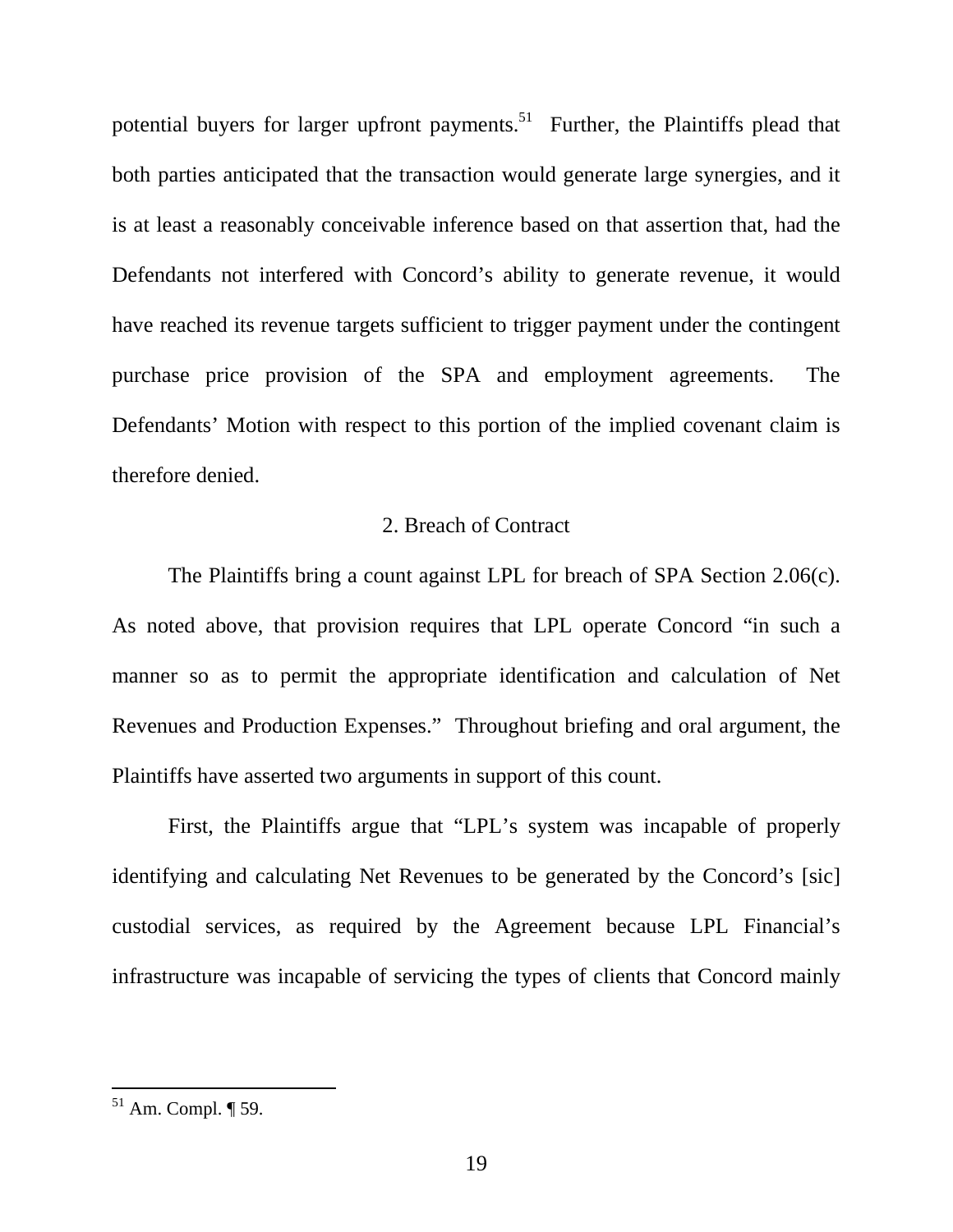serviced;"<sup>52</sup> in other words, "LPL's computer system was incapable of servicing Concord-LPL's trust accounts let alone operating in a manner to allow plaintiffs to calculate net revenue and production expenses.<sup> $53$ </sup> This argument is unavailing, since there are no allegations in the Amended Complaint that Concord-LPL has generated revenues that LPL has not properly identified and calculated, and, as explained above, the plain language of this provision does not require LPL to *cause* Concord-LPL to generate revenue.

 Second, at oral argument, the Plaintiffs argued that the parties' intent in drafting Section 2.06(c), which requires that LPL operate Concord-LPL in such a way that the parties can measure its revenue, was to protect the Plaintiffs' right to payments under the contingent purchase price provisions in the SPA as well as payments based on targets under the employment agreements. The Plaintiffs suggest that by shifting clients and employees from Concord-LPL to Fortigent, LPL is not operating in such a way that it can track revenue generated by what was formerly Concord's business. Reading the SPA as a whole, I agree that the unambiguous purpose of Section 2.06(c) is to provide a mechanism with which the parties can calculate revenue in order to determine whether the Plaintiffs are entitled to additional compensation under the contingent purchase price provision. LPL's alleged attempt to shift business from Concord-LPL to Fortigent thwarts

 $52$  Pls.' Opp'n Br. at 30.

 $^{53}$  *Id.* at 31.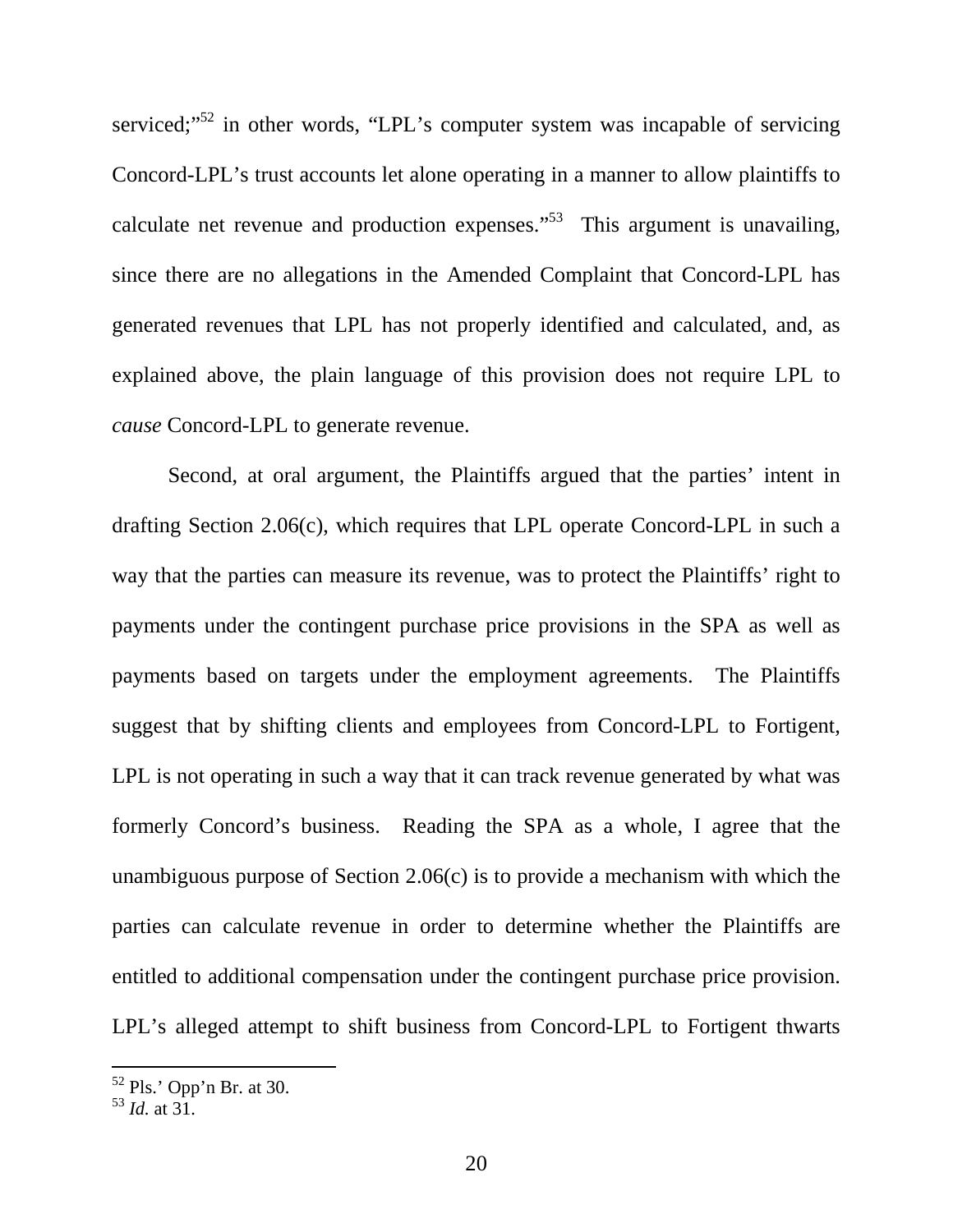LPL's ability to calculate revenue properly ascribed to Concord-LPL, and so, under this theory, the Plaintiffs have stated a claim for breach of Section 2.06(c).

# 3. Fraudulent Inducement

 The Plaintiffs also bring a count of fraudulent inducement against LPL and LPL Financial. They allege that, prior to signing the SPA and the employment agreements, the Plaintiffs had several conversations with members of management at LPL and LPL Financial in which representatives communicated to the Plaintiffs that LPL and LPL Financial had experience integrating technology and planned to do so for Concord-LPL. In support of those assertions, the Plaintiffs identify email communications by Melanie Hardin, LPL Financial's Executive Vice President, who stated that "internal discussions have been revolving around custody of assets;"<sup>54</sup> "[a]s you probably know we are keen to be sure that we can indeed custody all the trust assets;"<sup>55</sup> and "hearing [the Plaintiffs] talk to a client about custody opportunities . . . would be a big help in validat[ing] a large assumption in our business model."<sup>56</sup>

The Plaintiffs also claim that they relied on public statements by LPL, including the following statement on LPL's website:

As the largest independent broker/dealer in the nation, LPL Financial has invaluable expertise in the clearing, technology, compliance, and

<sup>54</sup> Am. Compl. ¶ 47.

 $55$  *Id.* at  $\P$  48.

 $^{56}$  *Id.* at  $\P$  50-51.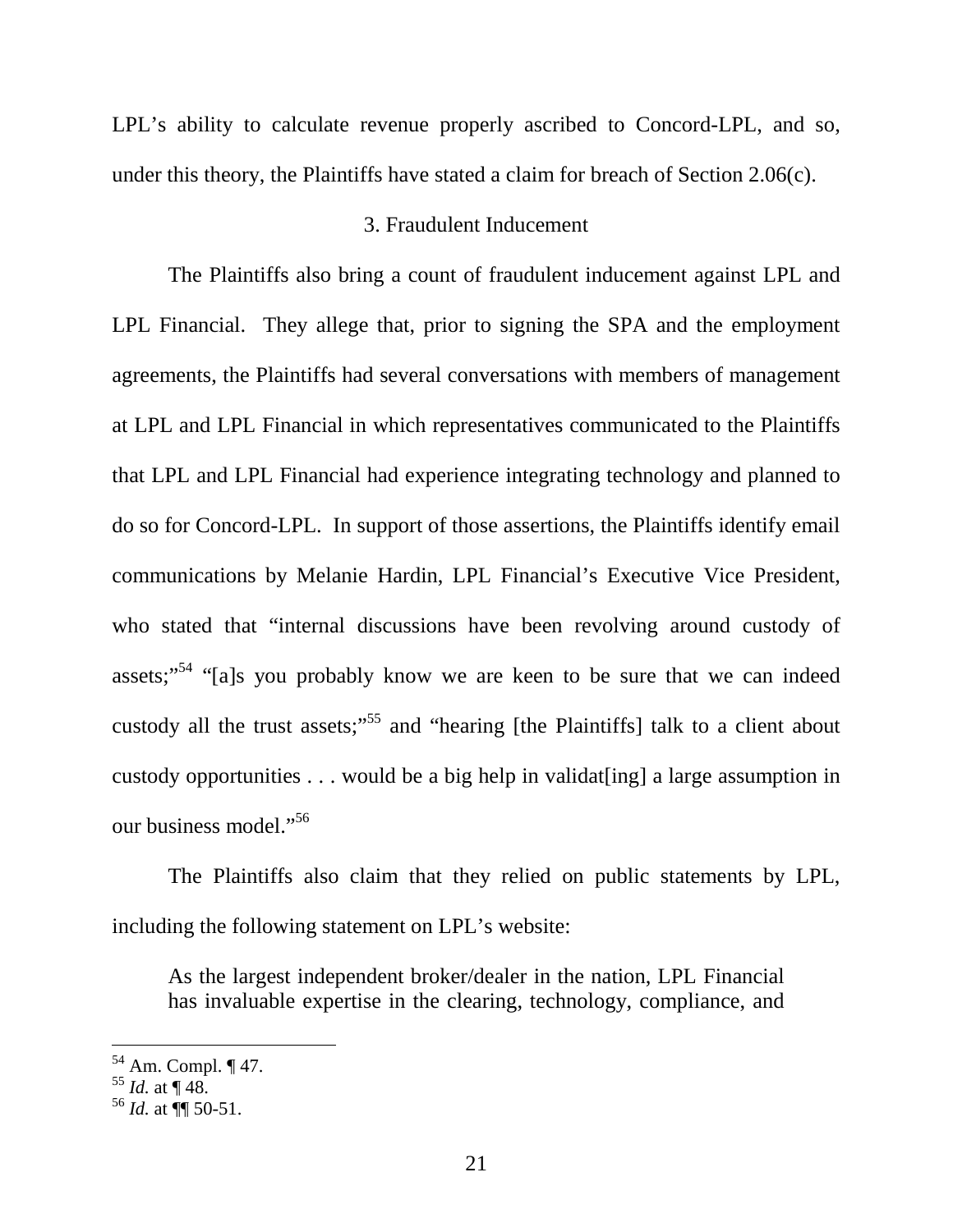customer service functions and enables other broker/dealers to outsource these critical activities so you can reduce complexity and focus on your business's core activity—helping clients.<sup>57</sup>

The Plaintiffs allege that "LPL knew the public statement [on its website] was false, and/or knew the statement was material and misleading in light of its knowledge of plaintiffs' expectations in regard to the transactions contemplated;"<sup>58</sup> "LPL failed to disclose, and concealed, the true nature of LPL Financial's technical limitations to the plaintiffs but yet knew that plaintiffs would rely upon its public statements;<sup>"59</sup> "LPL failed to disclose that LPL Financial's computer systems could not easily be adapted so that LPL Financial could provide such similar services, and that LPL Financial would likely therefore resist making the changes;"<sup>60</sup> and "LPL Financial confirmed directly to Concord that LPL Financial could, and would, make any necessary ministerial technical changes to its computer system by the fourth quarter of  $2011$ ."<sup>61</sup>

 These allegations do not amount to "bootstrapping" claims, in which a plaintiff claims that a party made a promise in a contract with the intent not to perform. Instead, the Plaintiffs claim that the Defendants made extra-contractual statements that amount to fraud. A fraud claim requires establishing (1) a false

- $^{58}$  *Id.* at  $\dot{$ } 70.
- $^{59}$  *Id.* at  $\frac{1}{1}$  71.
- <sup>60</sup> *Id.* at ¶ 78.
- $^{61}$  *Id.* at  $\overline{9}$  86.

 $57$  *Id.* at  $\P$  65.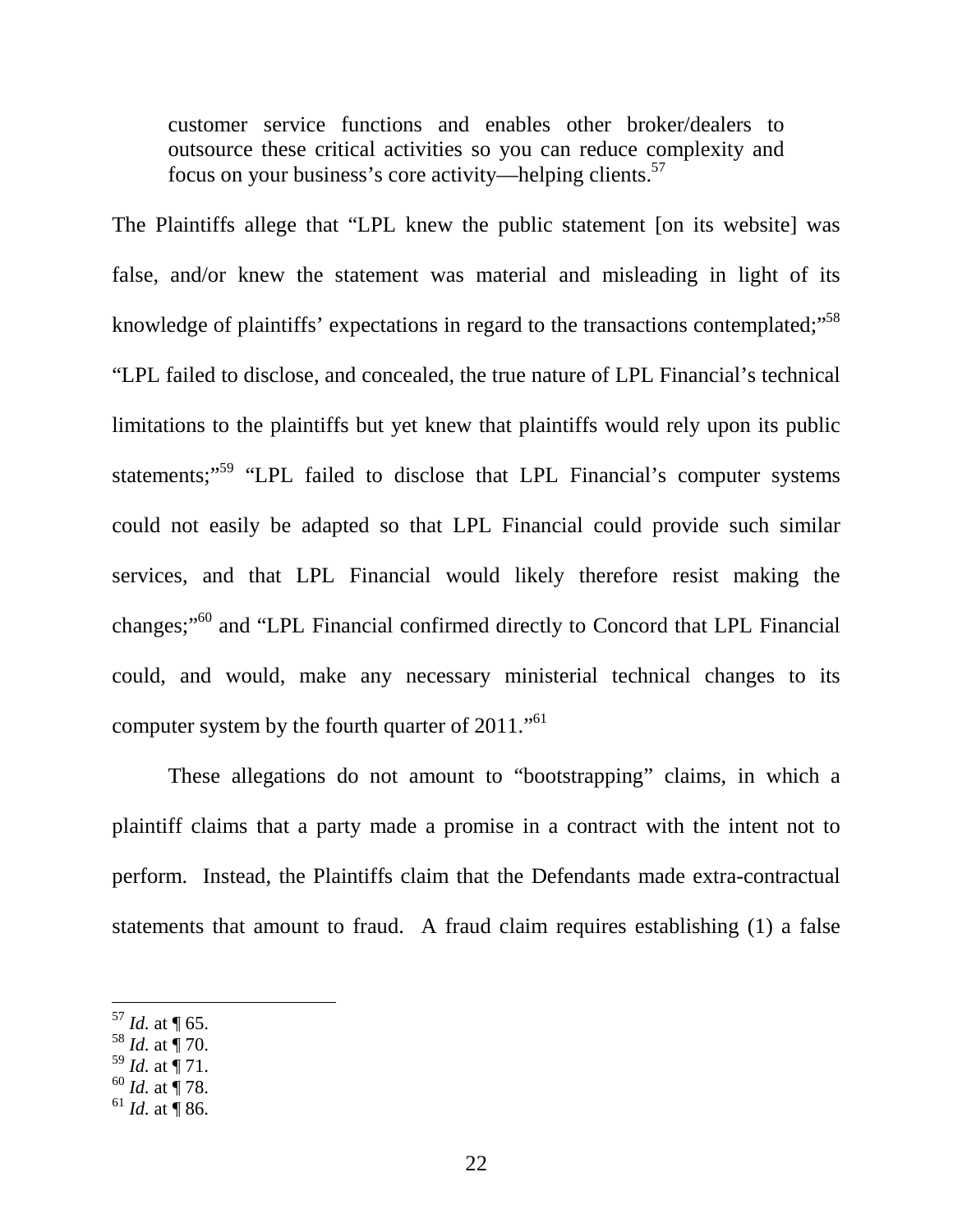representation or omission (2) made by a person with knowledge of the statement's falsity (3) and the intention to induce action by making the representation, (4) the plaintiff's reasonable reliance, and  $(5)$  damages.<sup>62</sup> Additionally, "[i]n all averments of fraud . . . the circumstances constituting fraud . . . shall be stated with particularity;<sup> $53$ </sup> to satisfy this standard, "a complaint must allege: (1) the time, place, and contents of the false representation; (2) the identity of the person making the representation; and (3) what the person intended to gain by making the representations."<sup>64</sup>

 Often, parties choose to preempt fraud claims arising out of extra-contractual representations by including in their contracts both integration clauses and antireliance clauses. Our courts have explained that:

[F]or a contract to bar a fraud in the inducement claim, the contract must contain language that, when read together, can be said to add up to a clear anti-reliance clause by which the plaintiff has contractually promised that it did not rely upon statements outside the contract's four corners in deciding to sign the contract. The presence of a standard integration clause alone, which does not contain explicit antireliance representations and which is not accompanied by other contractual provisions demonstrating with clarity that the plaintiff had agreed that it was not relying on facts outside the contract, will not suffice to bar fraud claims. $65$ 

<sup>62</sup> *In re Wayport, Inc. Litig*., 76 A.3d 296, 323 (Del. Ch. 2013).

 $63$  Ct. Ch. R. 9(b).

<sup>64</sup> *Osram Sylvania Inc. v. Townsend Ventures, LLC*, 2013 WL 6199554, at \*13 (Del. Ch. Nov. 19, 2013).

<sup>65</sup> *Kronenberg v. Katz*, 2004 WL 5366649, at \*19 (Del. Ch. May 19, 2004).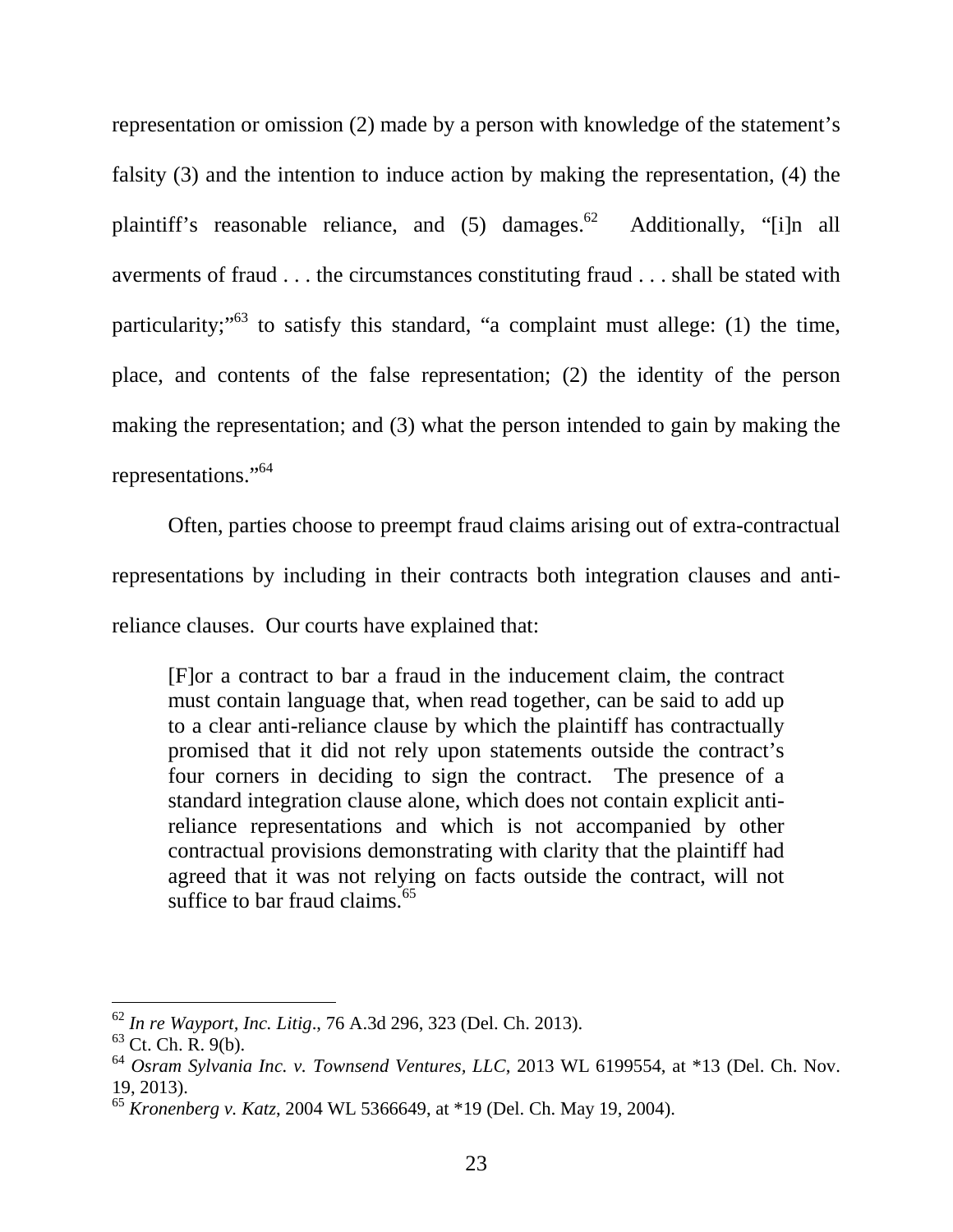The present situation is unusual in that the Plaintiffs here claim that they reasonably relied on certain extra-contractual representations which induced them to enter into two separate contracts: the SPA, which includes a clear anti-reliance clause, and the employment agreements, which include integration clauses but not anti-reliance clauses. In other words, the Plaintiffs have contractually agreed that they did not rely on any extra-contractual statements, including statements about LPL's and LPL Financial's technological capabilities, in entering into the SPA. The Plaintiffs have not, however, agreed that they did not rely on those same alleged representations in entering into the employment agreements; thus, those fraud claims arising out of the employment agreements must fall, if at all, for reasons other than the anti-reliance provision contained in the SPA.

### *A. Fraudulent Inducement into the Employment Agreements*

The Plaintiffs' claims that they were fraudulently induced to enter into the employment agreements fail to state a claim upon which relief could be granted, because they fail to specifically allege any affirmative statements or material omissions by LPL or LPL Financial upon which the Plaintiffs could reasonably have relied. The Plaintiffs do not allege any independent bases for asserting a fraudulent inducement claim arising out of the employment agreements, but instead point to the same representations alleged in connection with their SPA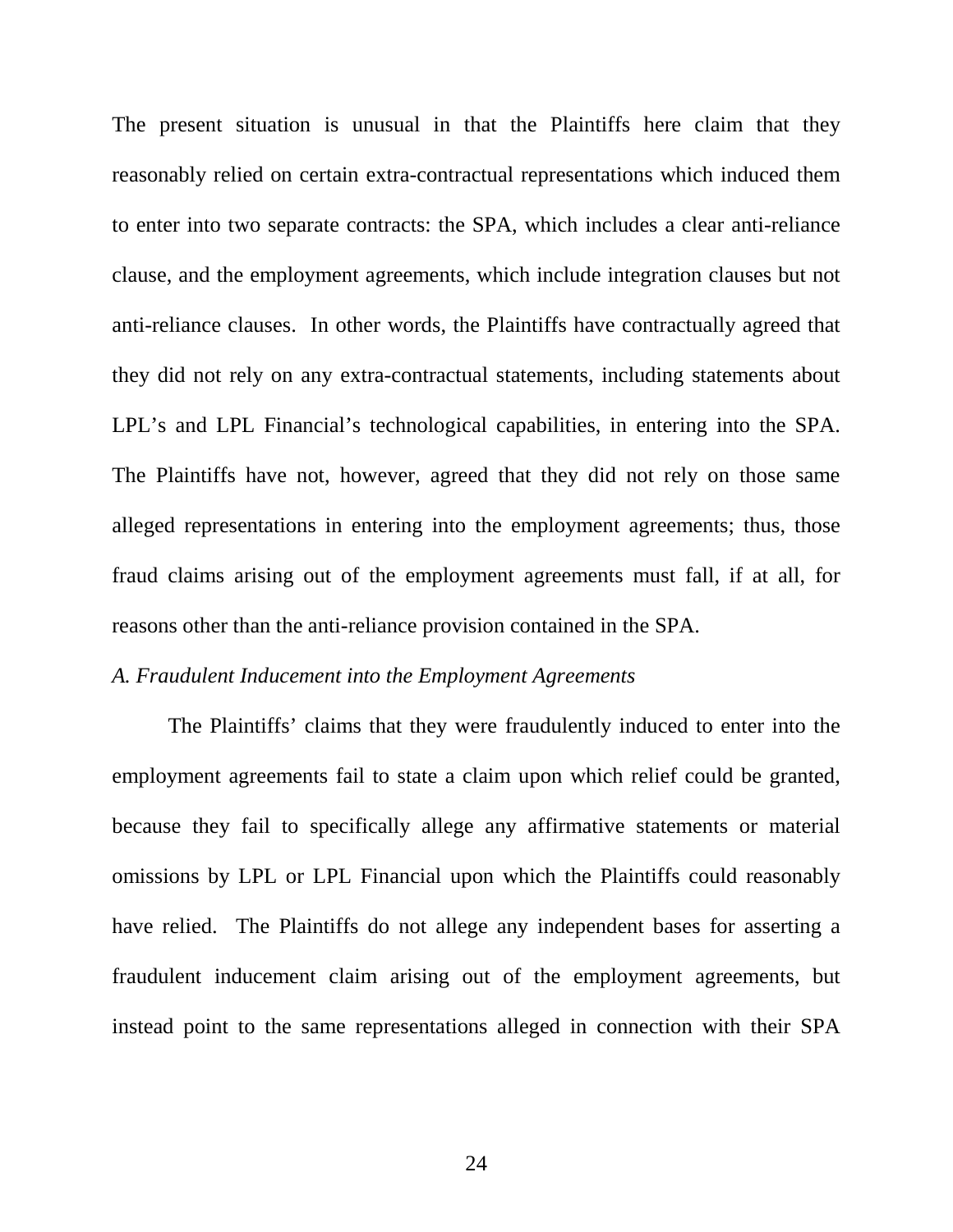fraud claims.<sup>66</sup> In support of both claims, the Plaintiffs put forth several conclusory allegations that fail to meet the particularity requirements of Rule 9(b). The Plaintiffs allege, for instance, that LPL Financial assured the Plaintiffs that "it was amply addressing any potential issues of potential concern regarding any technical limitations,"<sup>67</sup> that LPL "proceeded to issue statements 'aligned' with Concord . . . confirming that LPL and LPL Financial expected a simple integration,"<sup>68</sup> and that "LPL Financial confirmed directly to Concord that LPL Financial could, and would, make any necessary ministerial technical changes to its computer system  $\ldots$  ."<sup>69</sup> These allegations fail to identify circumstances in which specific individuals made specific representations at specific times, and therefore do not satisfy the particularly requirement of Rule 9(b).

Further, the representations that *are* alleged with particularity by the Plaintiffs do not amount to false or misleading statements upon which the Plaintiffs could reasonably have relied. The Plaintiffs specifically point to disclosures

<sup>66</sup> *See, e.g.*, Am. Compl. ¶ 73 ("Plaintiffs relied upon LPL's public statements, and upon LPL's failures to disclose their misleading nature, in entering into the transactions set forth in the Agreement and the Employment Agreements."); *id.* at ¶ 166 ("LPL and LPL Financial knew that plaintiffs, in considering and entering into the Agreement and Employment Agreements, would rely upon LPL's and LPL Financial's representations . . . ."); *id.* at ¶ 168 ("LPL and LPL Financial did not speak, but intended that plaintiffs would rely upon those misleading representations and failures to disclose in entering into the Agreement and the Employment Agreements."); *id.* at  $\P$  172 ("LPL and LPL Financial made the representations, and failed to disclose information, in order to induce the plaintiffs into entering to [sic] the Agreement and the Employment Agreements.").

 $^{67}$  *Id.* at ¶ 46.

 $68$  *Id.* at  $\overline{9}$  84.

 $69$  *Id.* at **[86.**]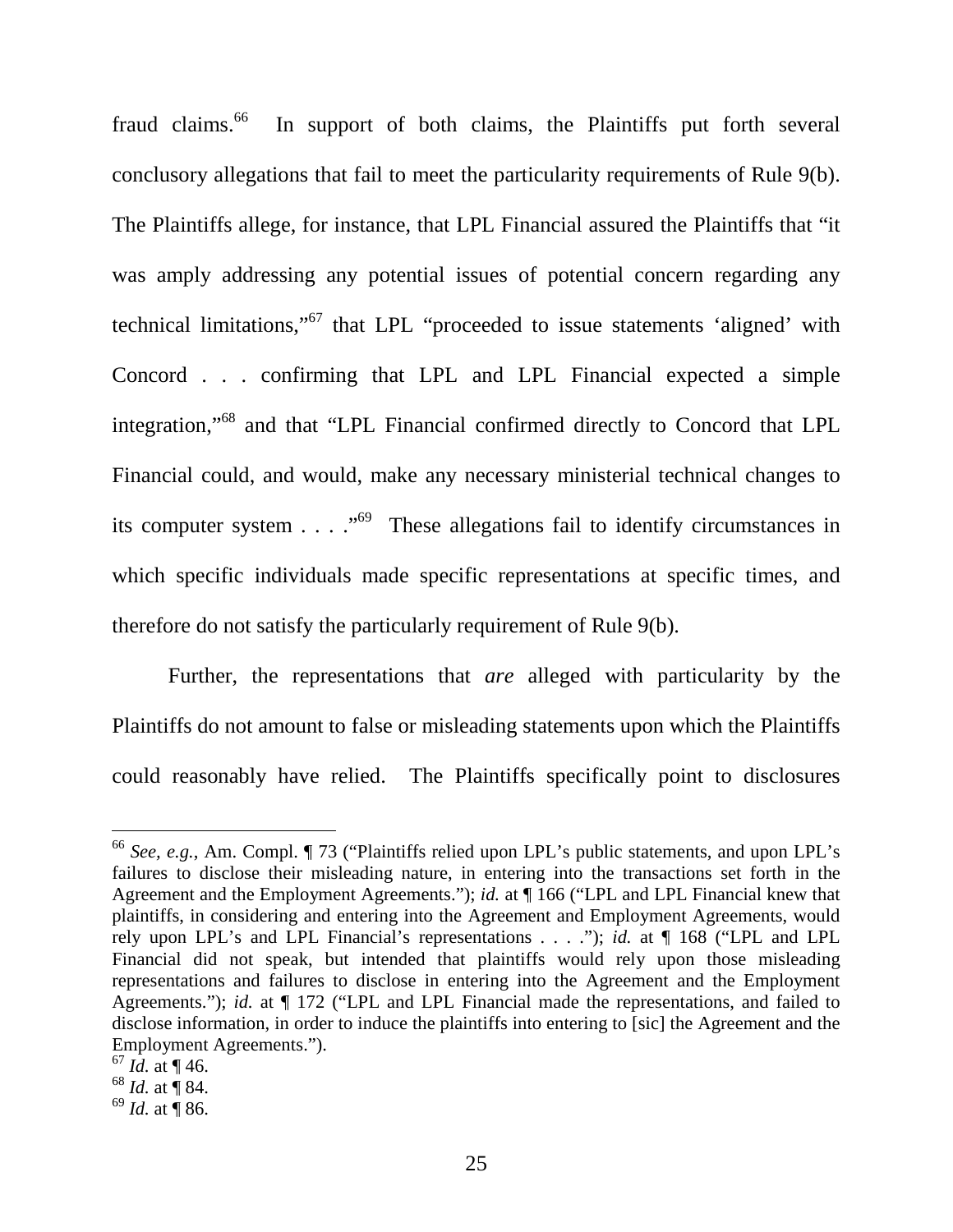describing LPL's business of providing technology solutions<sup>70</sup> and press releases describing anticipated synergies that could be generated both by the "unique combination" of LPL Financial and Concord, and by LPL's entry into the trust business.<sup>71</sup> These statements make no assertions regarding LPL's ability or intent to make technological adaptations for Concord's benefit. Neither do statements by LPL Financial executive Melanie Hardin, who noted that "internal communications have been revolving around custody of assets,"<sup>72</sup> "we are keen to be sure that we can indeed custody all the trust assets,"<sup>73</sup> and "I would be most interested in hearing you talk to a client about custody opportunities."<sup>74</sup> The Plaintiffs could not have reasonably relied on public statements describing LPL's business in non-specific terms and on statements by an LPL executive who was "keen to be sure" of, but made no specific promises about, LPL Financial's ability to provide custody services to Concord.

Finally, the Plaintiffs also allege that LPL and LPL Financial failed to disclose their technical limitations, and that their computer systems could not easily be adapted to provide services to Concord.<sup>75</sup> However, the Plaintiffs have not adequately alleged that the Defendants owed a special duty to the Plaintiffs

 $^{72}$  *Id.* at  $\frac{1}{4}$  47.

-

 $^{74}$  *Id.* at  $\frac{1}{1}$  50

 $^{70}$  *Id.* at  $\P\P$  14, 15.

 $^{71}$  *Id.* at  $\overline{}}$  19, 21.

 $^{73}$  *Id.* at  $\overline{$  48.

<sup>75</sup> *Id.* at ¶¶ 71, 78.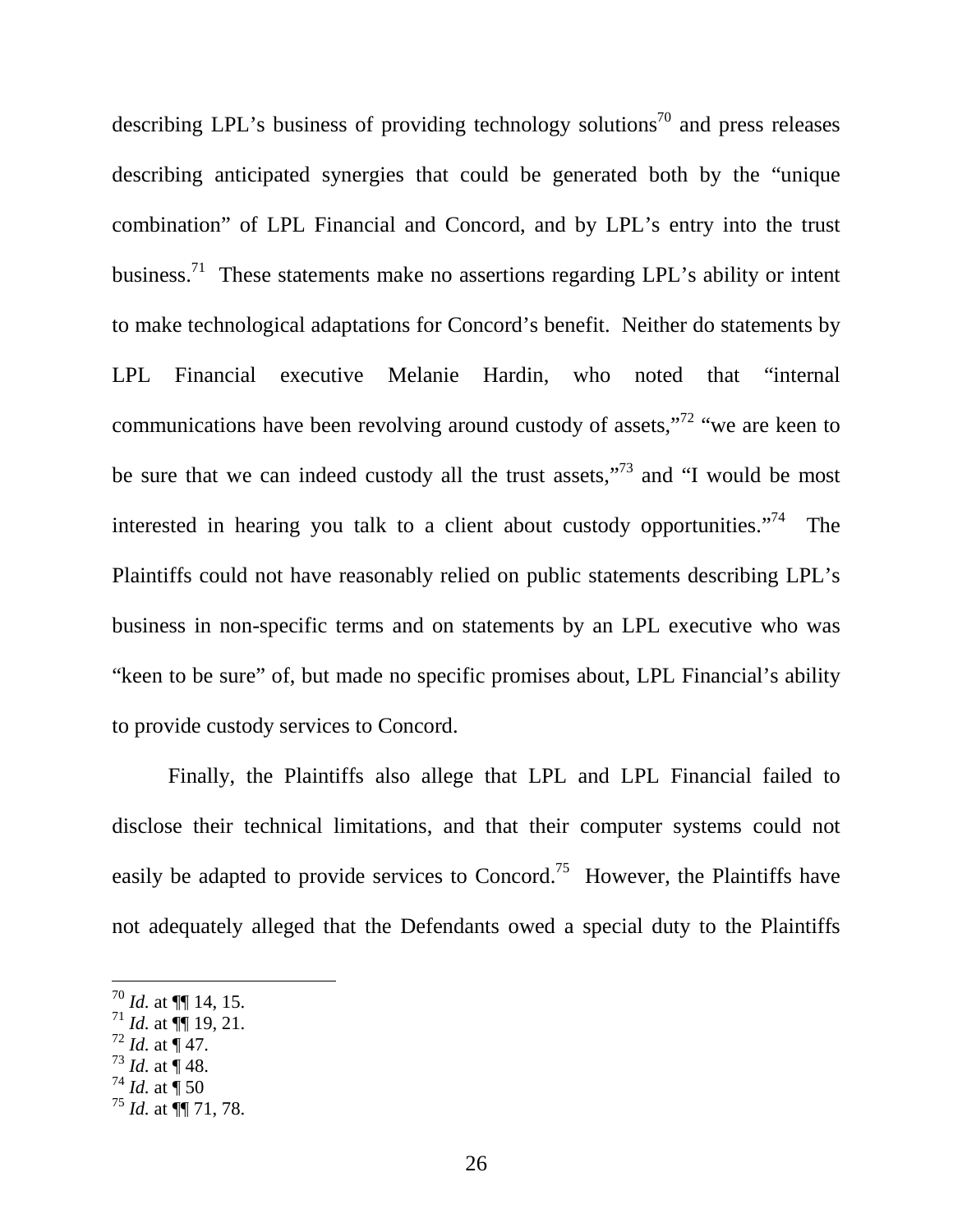requiring them to make such disclosures,<sup>76</sup> or that prior statements by the Defendants rendered such omissions misleading.<sup>77</sup> The Plaintiffs' claims that they were fraudulently induced into entering into the employment agreements must therefore be dismissed.

### *B. Fraudulent Inducement into the SPA*

As noted above, the Plaintiffs' claims that they were fraudulently induced to enter into the SPA must fall for the additional reason that, in addition to the integration clause discussed above, the SPA contains a provision disclaiming reliance on extra-contractual representations:

Non-Reliance. Except for the representations and warranties by the Company in this Agreement, Buyer and Seller each acknowledge and agree that no Person is making, and Buyer nor *Seller is not relying on*, *any representation or warranty* of any kind or nature, express or implied, at law or in equity, or otherwise, *in respect of* the Company, *the Business*, the Sellers or *the Buyer*, including in respect of the Company's Liabilities, operations, assets, results of operations or condition.<sup>78</sup>

The plain language of this provision states that the Seller, the Plaintiffs, did not

rely on extra-contractual representations about the Buyer, LPL. The Plaintiffs

<sup>76</sup> *See BAE Sys. N. Am. Inc. v. Lockheed Martin Corp*., 2004 WL 1739522, at \*8 (Del. Ch. Aug. 3, 2004) ("[A] duty to speak arises when necessary to make a previous statement not misleading or when, because of a 'fiduciary or other similar relation of trust and confidence,' such information should be disclosed.") (citations omitted).

 $<sup>77</sup>$  The Plaintiffs state that "LPL knew the public statement was false, and/or knew the statement</sup> was material and misleading in light of its knowledge of plaintiffs' expectations in regard to the transactions contemplated." Am. Compl. ¶ 70. However, as explained above, the statements cited by the Plaintiffs in their Amended Complaint are not sufficiently specific to render any omissions misleading.

 $78$  SPA § 11.01 (emphasis added).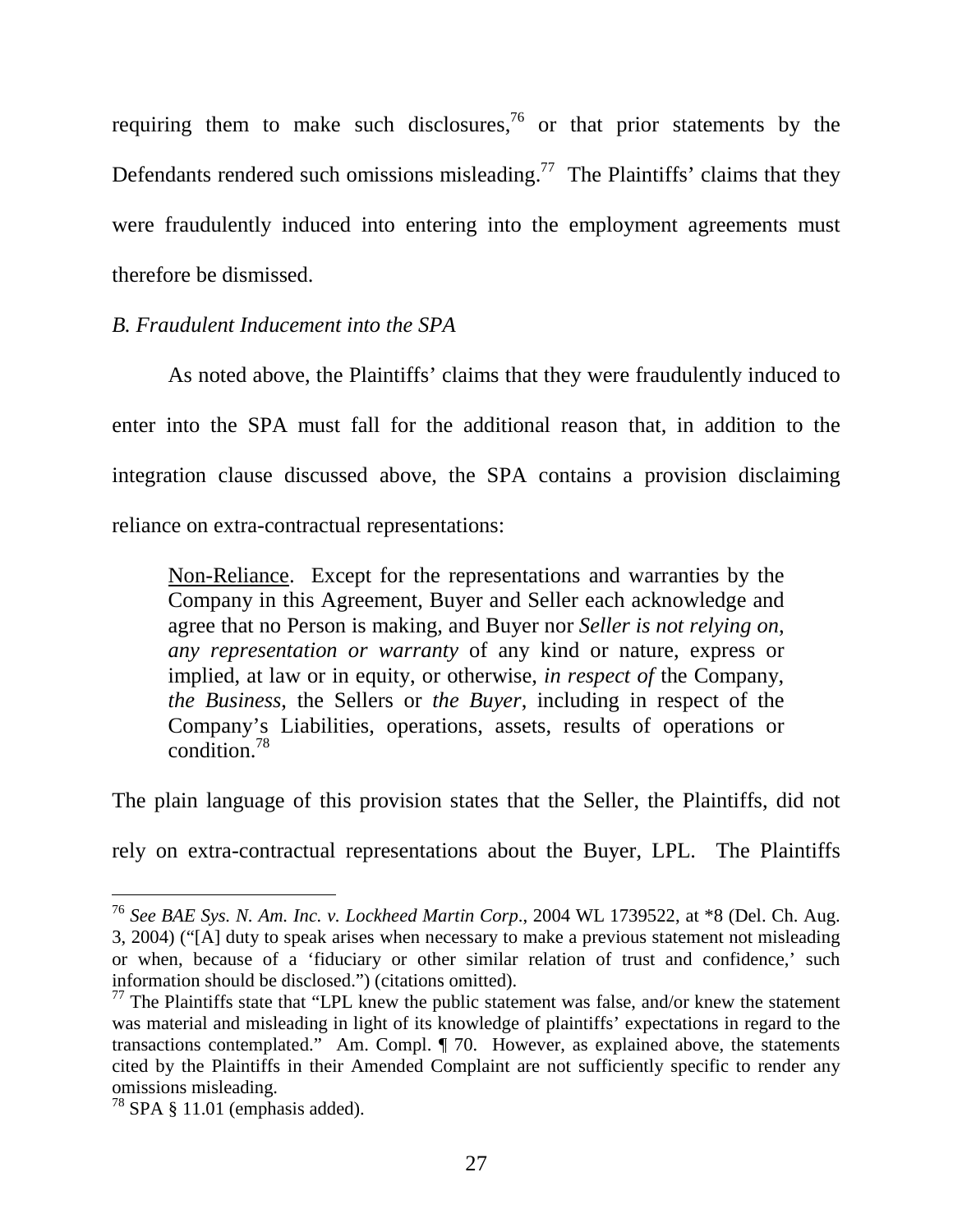point out the clause's reference to the "Buyer," and argue that because LPL Financial is not included in the definition of Buyer under the SPA, this provision does not bar reliance on statements about LPL Financial. However, the clause bars reliance not only in respect of the Buyer, but also in respect of the Business, defined as Concord's business. Thus, any allegations that the Plaintiffs relied on statements about Concord's technological compatibility with LPL and LPL Financial pre- or post-closing are barred by the anti-reliance clause. More importantly, it is clear that the language of the anti-reliance clause, which prevents reliance on "any representation or warranty of any kind or nature, express or implied, at law or in equity, or otherwise, in respect of the Company, the Business, the Sellers or the Buyer," is drawn as broadly as possible.<sup>79</sup> No reasonable person would agree to such a clause in the belief that an action based on representations could survive. Thus, I do not find persuasive the argument that the parties intended with this language to bar reliance on statements by LPL but not LPL Financial. Accordingly, this provision necessarily prevents the Plaintiffs from pleading reasonable reliance, and their fraud claims relating to the SPA must be dismissed.<sup>80</sup>

 $79$  I note that the Plaintiffs do not argue that the anti-reliance provision should be read narrowly, but that it must be clear. Pls.' Opp'n Br. at 40. I recognize that such is the standard for evaluating a contractual provision on a Motion to Dismiss, and I find that the anti-reliance provision at issue is in fact clear and unambiguous.

<sup>80</sup> The Plaintiffs additionally assert fraud claims based on omissions. Without reaching the question of whether the Defendants had a duty to make disclosures, those claims must fall as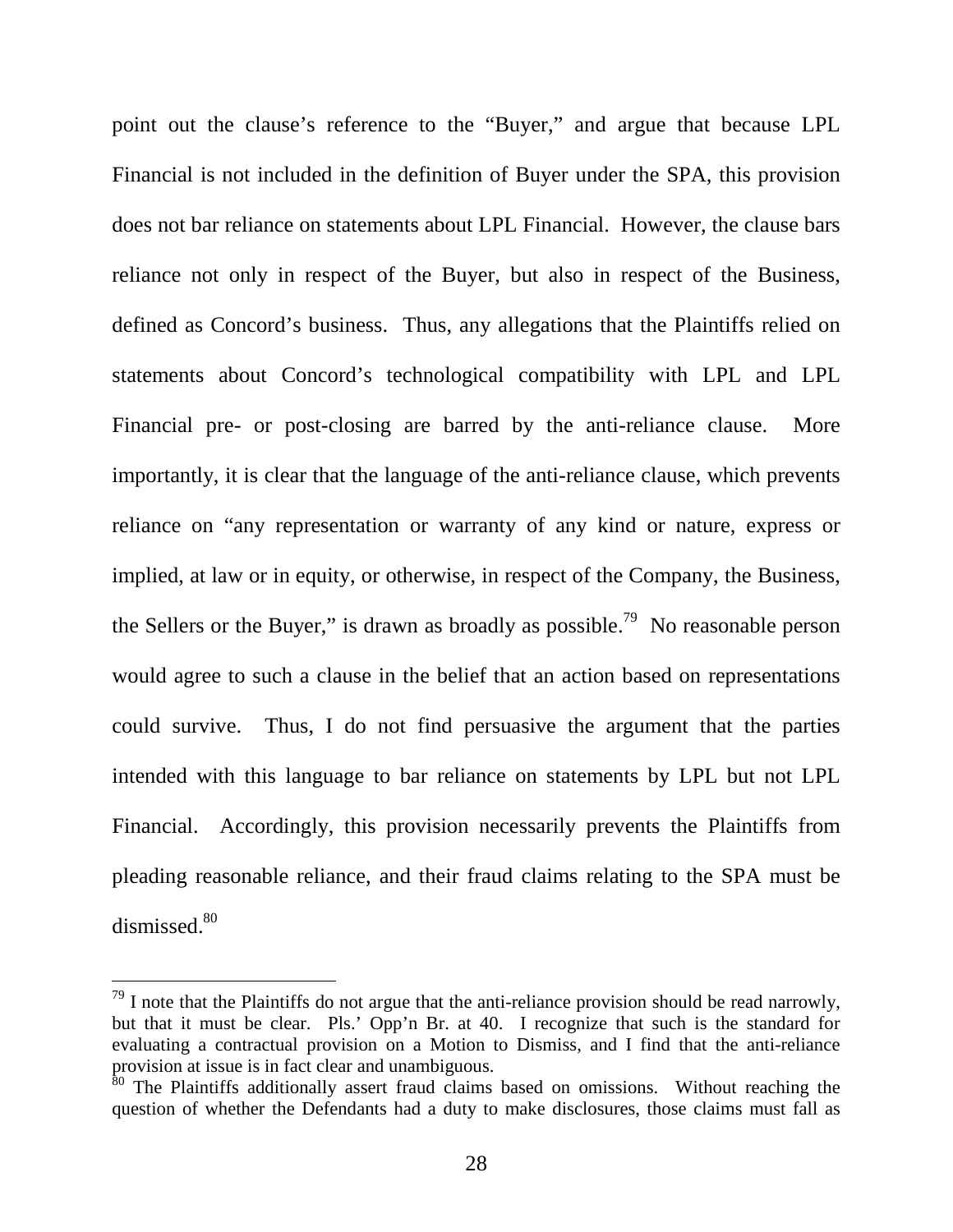### 4. Equitable Fraud

 The Plaintiffs also bring a count against LPL and LPL Financial for equitable fraud. Equitable fraud requires proof of the same elements as common law fraud, except that, rather than demonstrating that the defendant made a representation with knowledge that such representation was false, the plaintiff must instead show that a special relationship existed between the plaintiff and the defendant.<sup>81</sup> Where plaintiffs fail on their common law fraud claims for reasons other than failure to prove scienter, their equitable fraud claims must also fail.<sup>82</sup> As explained above, the Plaintiffs cannot demonstrate reasonable reliance on the allegedly false extra-contractual representations. Accordingly, the Plaintiffs' equitable fraud count fails to state a claim upon which relief could be granted.

# 5. Civil Conspiracy

 Finally, the Plaintiffs bring a count against the Defendants for civil conspiracy. To recover for civil conspiracy, a plaintiff must demonstrate (1) an

<sup>81</sup> *In re Wayport, Inc. Litig*., 76 A.3d 296, 327 (Del. Ch. 2013).

well, since fraud claims based on omissions also require proof of reasonable reliance. *See Anglo Am. Sec. Fund, L.P. v. S.R. Global Int'l Fund, L.P*., 829 A.2d 143, 158 (Del. Ch. 2003) (explaining that a fraud claim requires demonstration of "(1) a false representation of fact (or material omission) by the defendant; (2) with the knowledge or belief that the representation is false or with reckless indifference to its truth or falsity; (3) intent to induce the plaintiff's reliance; (4) actual and justifiable reliance; which results in (5) harm to the plaintiff").

<sup>&</sup>lt;sup>82</sup> *See id.* ("The plaintiffs failed on their common law fraud claims against [the defendants] for reasons other than scienter, and hence their equitable fraud claims would fail as well."). The Defendants here also argue that the Plaintiff cannot demonstrate the existence of a "special relationship" between the Plaintiffs and the Defendants. Because I have found that the Plaintiffs have failed to allege reasonable reliance, I need not reach the question of whether there existed a special relationship between the parties sufficient for a finding of equitable fraud.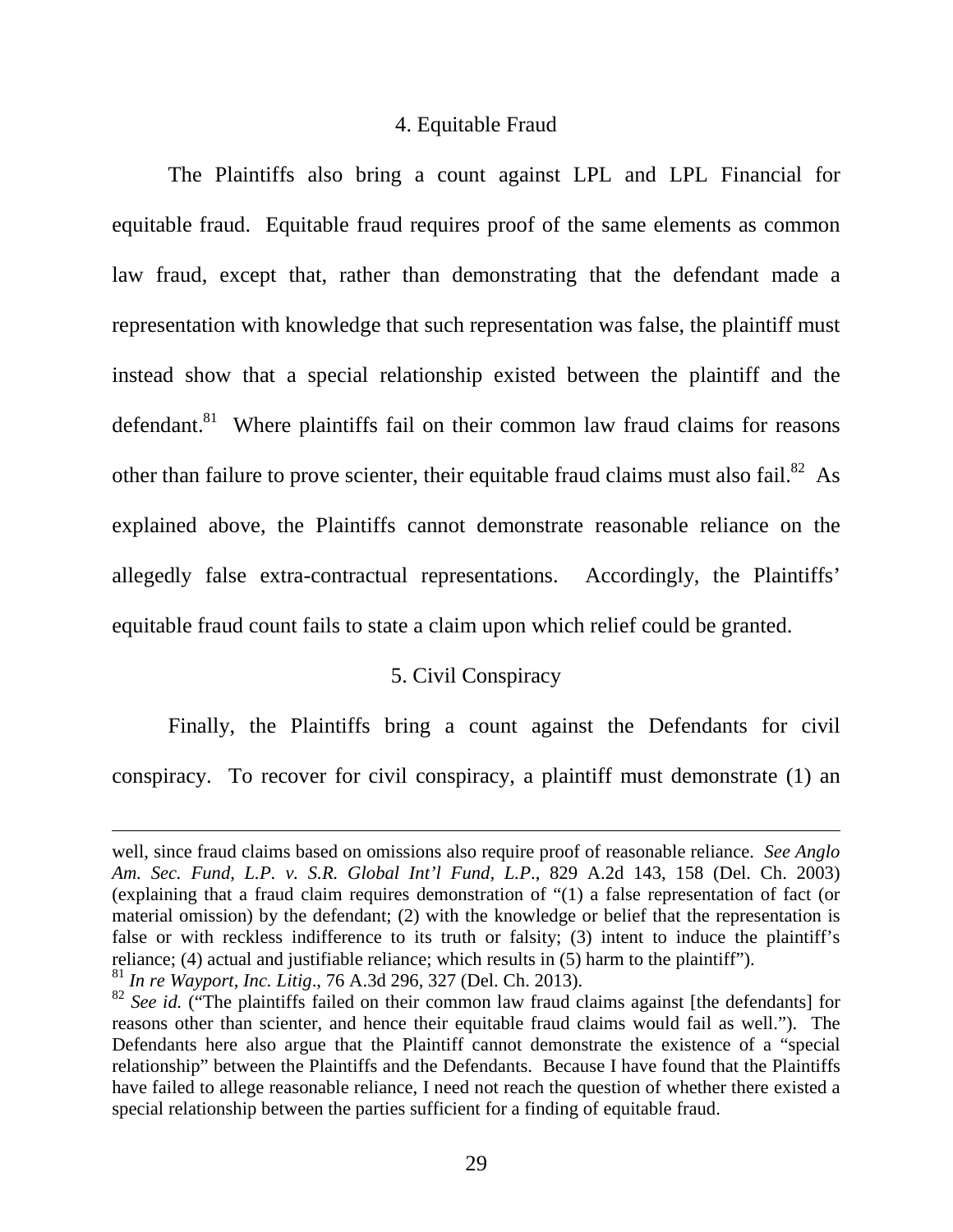agreement between two or more persons, (2) a wrongful act, other than breach of contract,  $83$  committed in furtherance of the conspiracy, and (3) harm to the plaintiff caused by such wrongful acts. $84$  The Plaintiffs assert two wrongful acts in furtherance of a conspiracy between LPL, LPL Financial, Fortigent, and Fortigent's CEO Putterman.<sup>85</sup> First, the Plaintiffs claim that their fraudulent inducement and equitable fraud claims form the predicate of their civil conspiracy claim. But, as explained above, the Plaintiffs fail to state a claim for fraud or equitable fraud, and so those claims cannot form the basis of a conspiracy count.<sup>86</sup> Second, the Plaintiffs suggest that the counts for tortious interference with contract and tortious interference with prospective advantage against Fortigent and Putterman—counts that have been dismissed to those Defendants, and were not brought against the Defendants remaining—constitute wrongful acts. To the extent the Plaintiffs seek to hold the Defendants liable under a civil conspiracy theory for a third party's tortious inference with contract in order to circumvent our law that

<sup>83</sup> *See NACCO Indus., Inc. v. Applica Inc*., 997 A.2d 1, 35 (Del. Ch. 2009) ("A breach of contract is not an underlying wrong that can give rise to a civil conspiracy claim.").

<sup>84</sup> *Allied Capital Corp. v. GC-Sun Holdings, L.P*., 910 A.2d 1020, 1036 (Del. Ch. 2006).

<sup>&</sup>lt;sup>85</sup> The Defendants raise an additional argument that a corporation cannot conspire with its wholly-owned subsidiaries. I need not reach this argument since the Plaintiffs' civil conspiracy count must fail for the reasons stated below.

<sup>86</sup> *See Kuroda v. SPJS Holdings, L.L.C*., 971 A.2d 872, 892 (Del. Ch. 2009) ("Civil conspiracy is not an independent cause of action; it must be predicated on an underlying wrong. Thus, if plaintiff fails to adequately allege the elements of the underlying claim, the conspiracy claim must be dismissed.").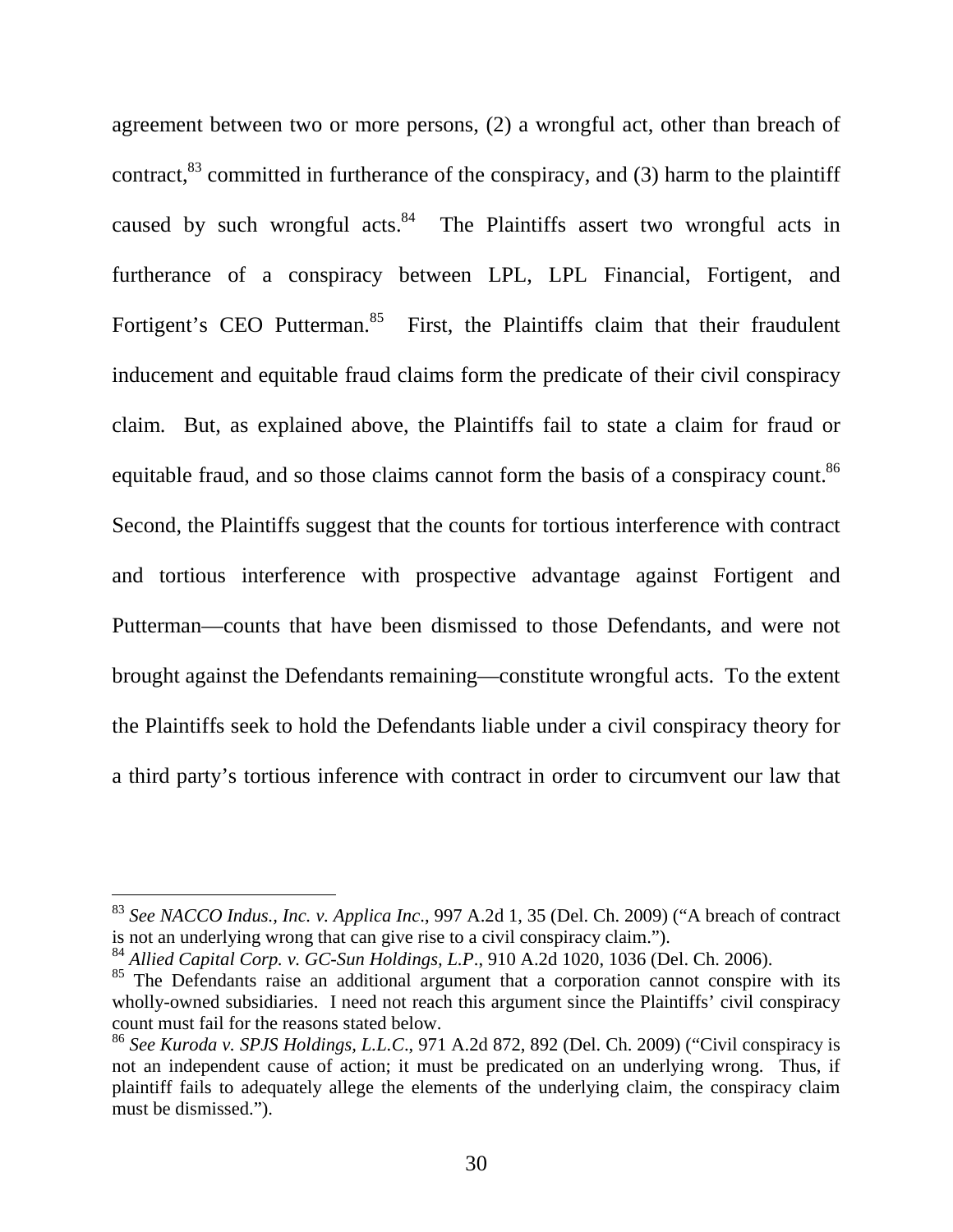breach of contract does not constitute a tort, that attempt must fail. This Court

previously rejected a similar argument, explaining:

Delaware upholds the freedom of contract and enforces as a matter of fundamental public policy the voluntary agreements of sophisticated parties. Delaware also recognizes the concept of efficient breach. Delaware law generally elevates contract law over tort to allow parties to order their affairs and bargain for specific results, to the point where Delaware law enforces contractual provisions that eliminate the possibility of any tort liability short of actual fraud based on explicit written contractual representations. A claim of conspiracy to commit tortious interference against a party to the contract would undercut these principles and replace the predictability of the parties' agreement with a far less certain, after-the-fact, judicially-fashioned tort remedy. Recognizing such a round-about claim would circumvent the limitations on tort liability that are a fundamental aspect of Delaware law.<sup>87</sup>

Accordingly, the Plaintiffs' tortious interference with contract claim cannot form

the basis for their civil conspiracy claim.

Finally, the Plaintiffs' civil conspiracy claims, including their claim based

on intentional interference with prospective advantage, must fail for the additional

reason that the Plaintiffs fail to allege two or more actors engaged in the

conspiracy:

-

A civil conspiracy requires a plaintiff to establish that two or more persons combined or agreed with the intent to do an unlawful act or to do an otherwise lawful act by unlawful means. Yet, a corporation generally cannot be deemed to have conspired with its wholly owned

<sup>87</sup> *See NACCO Indus., Inc. v. Applica Inc*., 997 A.2d 1, 35 (Del. Ch. 2009) ("[The plaintiff] fares no better to the extent it means to suggest that [a third party] has engaged in tortious interference with contract, and that [a party to the contract] can be held liable under a theory of civil conspiracy for that tort.").